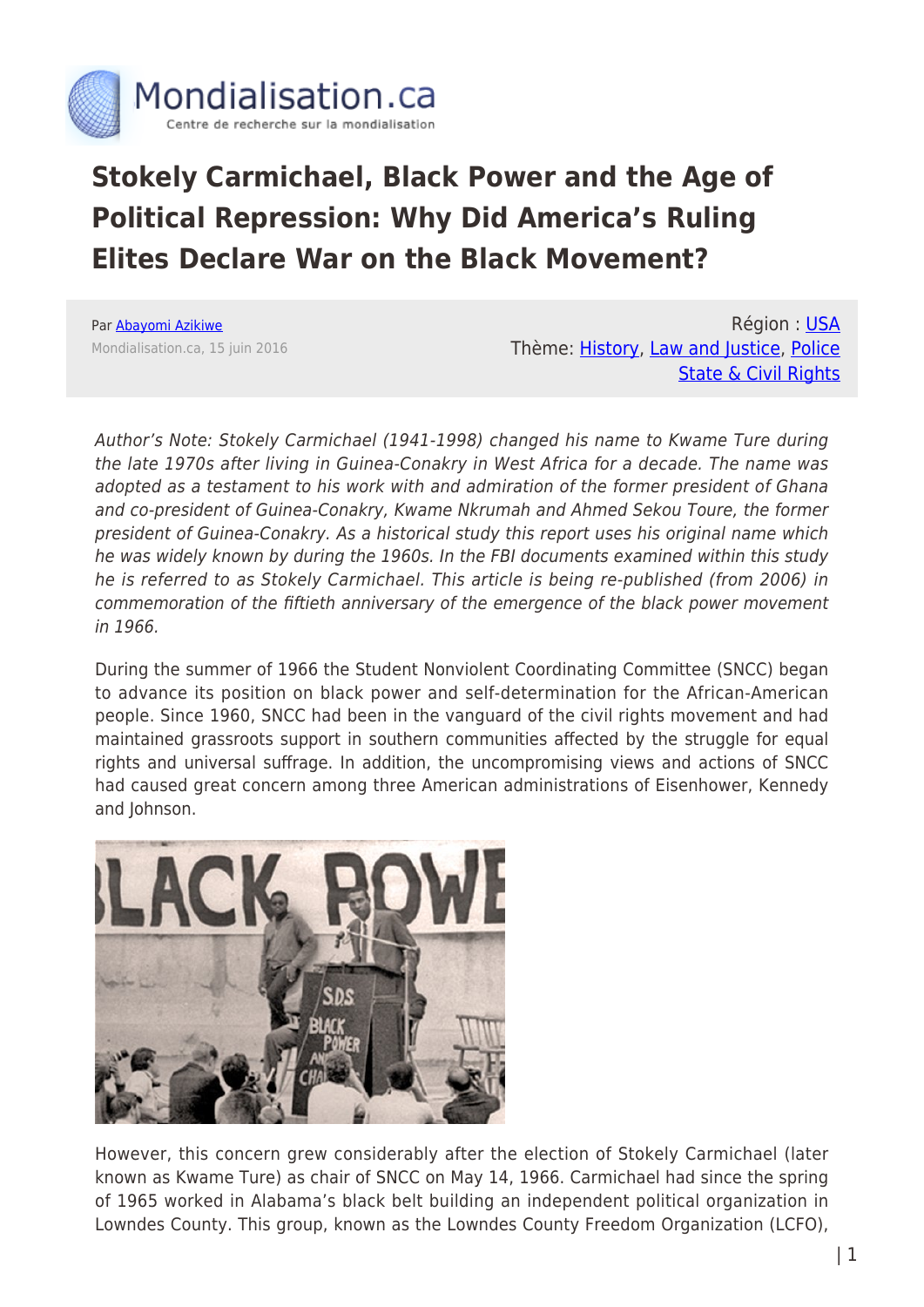registered thousands of people to vote and selected candidates to run in an election against the white supremacist dominated Democratic Party in Alabama. The LCFO used the black panther as its symbol and backed-up its independent political line with armed volunteers who guarded meetings and polling places in the county.

Later these organizing activities spread to other parts of the state resulting in the creation of the Black Panther Party of Alabama during the early months of 1966. As a result of Carmichael and other SNCC organizers' work in Lowndes County and other areas of the state, he was a natural candidate to take control as chair of SNCC at its meeting in Kingston Springs, Tennessee near the capital city of Nashville. Yet it would take two elections to place Carmichael in the chair: one which renewed the chairmanship of John Lewis who had held the position since 1962.

Nonetheless, with the intervention of Worth Long, a revote was held citing Lewis' resemblance to Martin Luther King as a national leader. According to Taylor Branch in his book entitled: "At Canaan's Edge: America in the King Years, 1965-1968:

"By dawn on Saturday, May 14, Lewis stood painfully isolated among those who stripped him of reelection. Julian Bond, who avoided the endless staff sessions whenever possible, publicly announced the result from Atlanta as 'just a normal organizational change,' and the shift in student leadership attracted modest press notice. One story found Lewis to be 'obviously shaken by his defeat' at the hands of those who favored 'third party politics for Southern Negroes.' The National Guardian disclosed that Stokely Carmichael had acquired the nickname 'Delta Devil' for his fast-driving getaways in Mississippi. A New York Times profile identified the new chairman as a twenty-four-year-old 'organizer of Alabama's all-Negro 'Black Panther' political party,' and characterized his philosophy on a spectrum reserved for civil rights figures: 'Mr. Carmichael does not advocate violence, but neither does he beleive in turning the other cheek.'" (Branch, p. 467)

It would be a tragic set of circumstances in early June of 1966 that would propel Carmichael into the national media spotlight, rivaling Dr. King in regard to notoreity within the civil rights movement. On June 5, James Meredith, who had integrated the University of Mississippi in September of 1962 amid tremendous opposition from segregationist Governor Ross Barnett, began what he called a "March Against Fear" to demonstrate the necessity of black people's ability to walk unscathed through the state of Mississippi.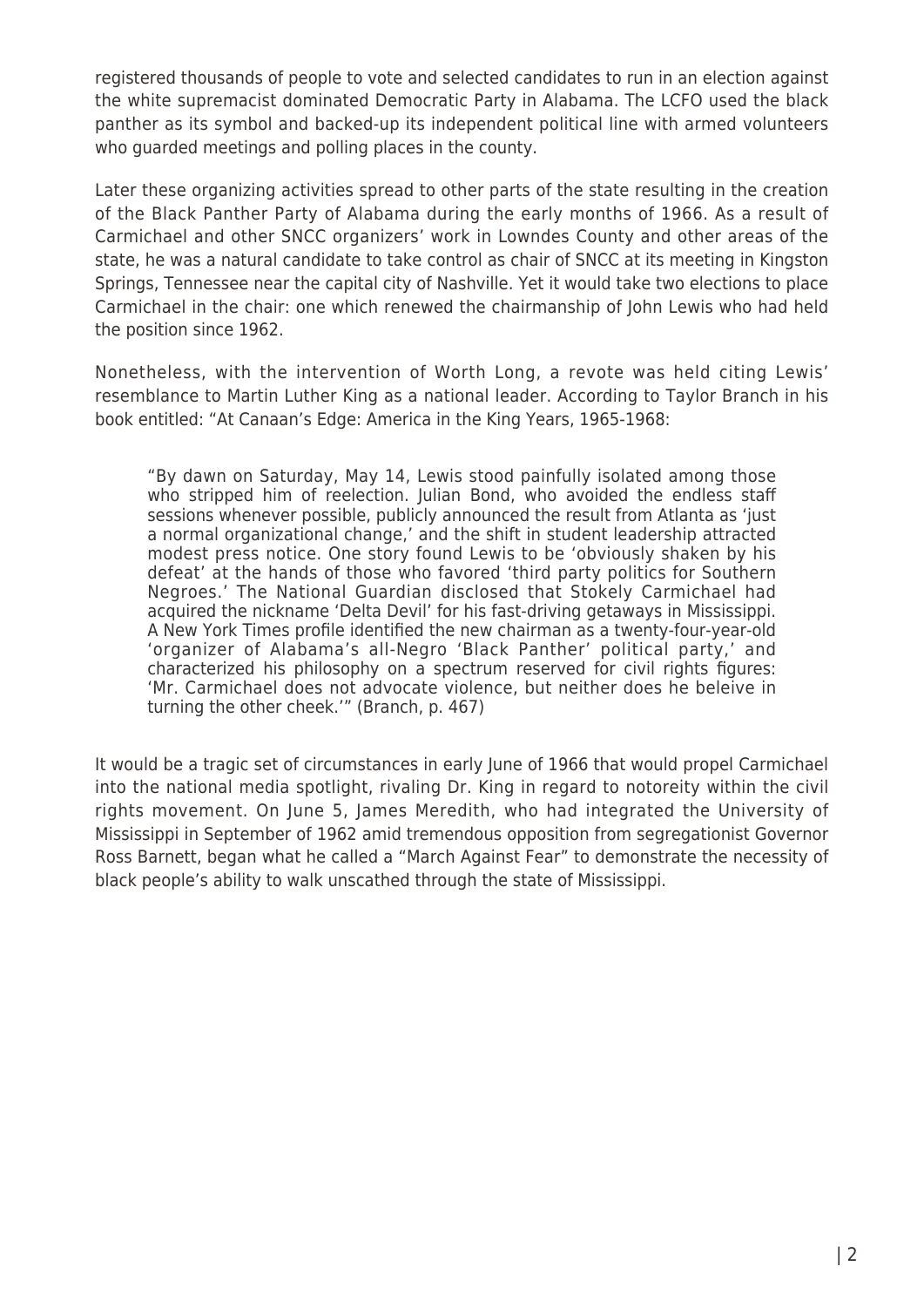

addresses meeting. (Michael X, black activist, second left) London, 1970.

[M](http://www.globalresearch.ca/wp-content/uploads/2016/06/8413.11561.jpg)eredith, who was no stranger to

racial violence in Mississippi, was prevented from registering at Ole Miss in September of 1962. It would take two attempts, where he was blocked personally by the Governor, for the federal government under President John F. Kennedy to send in U.S. Marshals to escort the University's first Negro student to the registrar's office. The U.S. Marshals were met with gunfire outside the campus resulting in thirty-five of them being wounded. Kennedy was compelled to send in the military, prompting a full-blown riot by racists resulting in the deaths of a European journalist and an Ole Miss employee before order was restored. Meredith was registered that day and attended the University of Mississippi during the 1962-63 year, under the protection of the Army, where he completed his senior course work and graduated.

Some four years later little had changed in the overall security situation for African-Americans in the state of Mississippi. This was the state where two years before, 1964, three civil rights workers were kidnapped and brutality murdered at the beginning of the "Freedom Summer" campaign. During the summer of 1964, SNCC, the Congress on Racial Equality, (CORE) and the state National Association for the Advancement of Colored People (NAACP), under the banner of the Council of Federated Organizations (COFO), led a campaign which registered tens of thousands of black voters and brought about the formation of the Mississippi Freedom Democratic Party (MFDP). MFDP went to the Atlantic City Democratic National Convention in an attempt to unseat the official all-white delegation on the basis of their violation of the right of blacks to vote in the state. Although MFDP did not succeed in unseating the Mississippi all-white delegation, it changed the recognition process for state delegations to the DNC.

Meredith's march began on Sunday, June 5 in Memphis, Tennessee right on the border with Mississippi. When he crossed over into Mississippi on Monday, June 6, he was gunned down with a shotgun in the back of the head by a white racist who was a resident of Memphis. A hastingly convened gathering of leaders from the main civil rights organizations took place in Memphis. They visited James Meredith at a Memphis hospital and then met to determine what course of action was warranted. Representatives from SNCC, CORE, the Southern Christian Leadership Conference (SCLC) of Dr. King, Roy Wilkins, Executive Secretary of the NAACP and Whitney Young, Director of the National Urban League (NUL) discussed a plan of continuing the march through the state of Mississippi to the capital of Jackson.

The leadership of the NAACP and the NUL decided against endorsement or participation in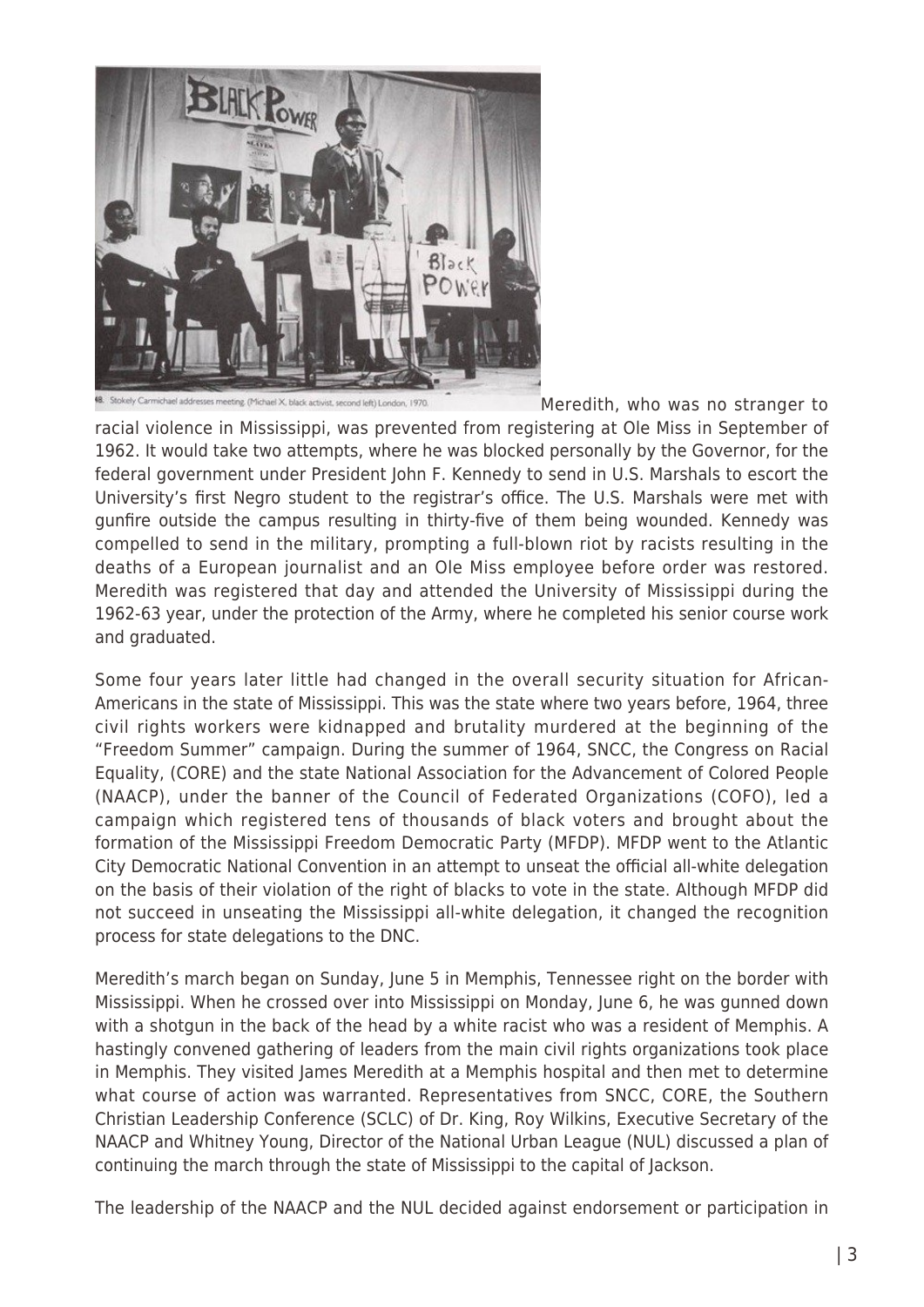the march continuation plans because of the refusal of all parties to commit to non-violence as a principle. The concept of non-violence was under review within both SNCC and CORE. The dominant tendencies within both SNCC and CORE were calling for self-defense and black leadership within the civil rights movement. Consequently, when the march continued in Mississippi, only the leadership of SCLC under Dr. King, CORE under Floyd McKissick and Stokely Carmichael of SNCC were participants. When Carmichael came to the rescue of Dr. King who was pushed by Mississippi Highway Patrolmen, the SNCC chairperson declared that the purpose of the march was to expose the official structures of the state as racist and that the demonstration should be a clear expression of the black community.

During the course of the Meredith March the ideological and political differences arising within the civil rights movement became apparent. SCLC had remained committed to nonviolence as both a principle and a tactic within the struggle for racial equality. SNCC, under the leadership of Carmichael and other supporters, began to redefine the overall struggle of Africans in America as one aimed at the acquisition of political power and selfdetermination. By the time the march reached Greenwood, Mississippi, a SNCC stronghold since 1962, Willie Ricks, a field organizer for SNCC, who had went ahead of the proposed march route to build support for SNCC's efforts to shift the dominant focus of the civil rights movement from an emphasis on racial integration and equality to a strong push for selfdetermination, advised a skeptical Carmichael that it was time to raise the slogan calling for "Black Power."

Carmichael, who in later years admitted that he did not believe Ricks was giving an adequate representation of the political mood in Mississippi, was stunned at the enthusiastic response that the shouts for Black Power received. Setting the stage for the this historic development was the arrest of Carmichael on the grounds of the Stone Street School when the marchers, then consisting of several hundred people, attempted erect tents for the demonstrators to camp overnight. Carmichael spent six hours in jail in Greenwood for attempting to erect a tent without a permit and was later bailed out in time for the nightly rally held by the marchers. The city had reversed its position to allow the school grounds to be utilized by the demonstrators. When Carmichael was brought to the stage by Willie Ricks he was urged to "drop it now" meaning the Black Power slogan that "the people are ready."

When the SNCC chairperson climbed to the stage and faced the angry and discontented crowd of some six hundred people he stated that: "This is the 27th time I have been arrested and I ain't going to jail no more! » He later made statements calling for Africans in America to refuse induction into the United States military to fight in Vietnam and instead join the fight for black power in Greenwood.

"We want black power! That's right. That's what we want, black power. We don't have to be ashamed of it. We have stayed here. We have begged the president. We've begged the federal government—that's all we've been doing, begging and begging. It's time we stand up and take over. Every courthouse in Mississippi ought to be burned down tomorrow to get rid of the dirt and the mess. From now on, when they ask you what you want, you know what to tell 'em. What do you want?" The crowd shouted back "Black Power". Willie Ricks jumped to the stage and lead the chorus of chants saying: "We Want Black Power!"

Although this represented a historical milestone in the civil rights struggle, others within the march, including Dr. King, were not prepared to pick up or endorse the slogan. Others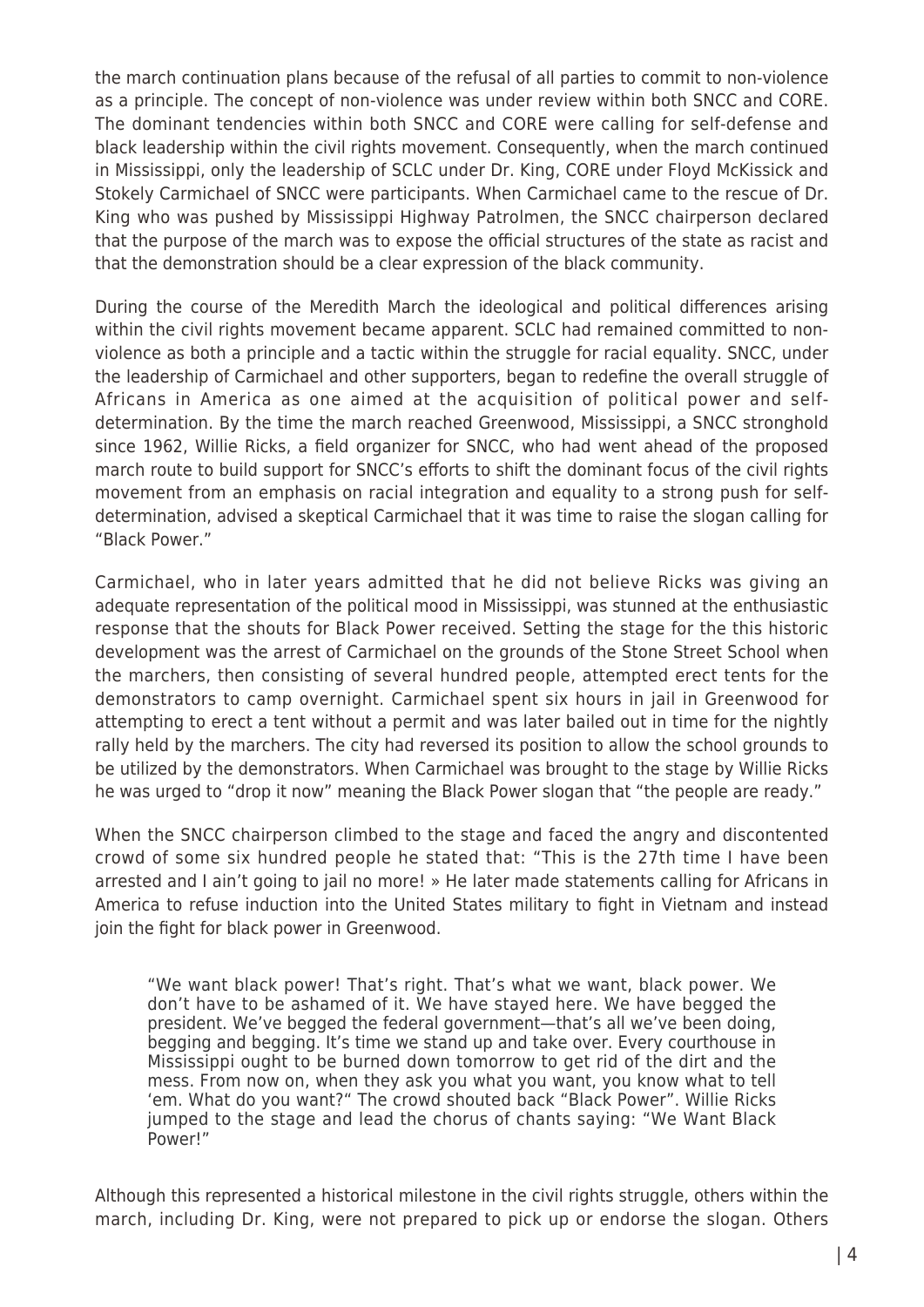continued to chant "Freedom Now" which had been the dominant slogan within the movement since the mass mobilizations of 1963 that culminated with the monumental marches in Detroit and Washington, D.C. that summer. The march continued towards the capital of Jackson stopping off in Philadelphia, Mississippi where the three civil rights workers: Goodman, Schwerner and Chaney were kidnapped and murdered two years before. There were clashes in Philadelphia with the police and white mobs on June 21 during a rally and prayer service that was held in broad daylight. Some of the same police officers that were indicted and faced federal conspiracy charges related to the murders were instrumental in denying the marchers the right to peacefully assemble in Philadelphia.

Later in Canton, Mississippi, when the marchers attempted to erect tents on the school grounds of the segregated McNeal Elementary School, the same Highway Patrolmen who were supposed to be protecting the marchers, put on gas masks and took out clubs to force them off the premises with brute force. Both SCLC, CORE and SNCC members were assaulted during the melee. Carmichael was knocked unconscious by teargas canisters and was filmed being carried into a local church by Willie Ricks obviously overwhelmed by police violence. Dr. King's request to the Johnson administration for federal protection was met with no effective response since the president had supposedly negotiated with the Mississippi Governor Paul Johnson to provide safe passage for the demonstration.

On Sunday, June 26, the marchers, having grown to 15,000, reached the capital of Jackson. Hundreds of highway patrolmen prevented the crowd from entering the front lawn of the state house directing them to the back where a mass rally was held. This event culminated the last major march of the civil rights movement. The three weeks of action from Memphis to Jackson marked a turning point in the African-American struggle against racism illustrating the growing debate within the movement over the character and direction of the efforts aimed at black liberation. These developments also resulted in an intensification of efforts by the federal government to restrain and crush this movement which had transformed the political landscape of the country over the previous decade.

Occurring simultaneously with the Mississippi "March Against Fear" and the rise of "Black Power" as a political slogan, was the escalation of the racial tensions in northern cities in the United States. Martin Luther King had moved into a tenement housing complex in Chicago earlier in 1966 as part of a SCLC campaign against segregated and inferior living conditions for African-Americans in that city. With the passage of the Voting Rights Act of 1965, SCLC had grappled with the necessity of directing more attention to the mounting urban crisis taking place in northern and western cities. The August 1965 rebellions in the Watts section of Los Angeles represented a new mood of anger and militancy among the poor and working class sections of the African-American communities throughout the country. Rebellions erupted during the spring of 1966 in Cleveland's Hough Section as well as other areas of the country. Consequently, there was a more aggressive focus placed on neutralizing the civil rights and black power movements by the White House through the efforts of the Federal Bureau of Investigation (FBI).

Stokely Carmichael, SNCC and the FBI's COINTELPRO Project

The FBI's Counterintelligence Program was formed on March 8, 1956 at a meeting of the National Security Council during the administration of Dwight D. Eisenhower in an effort to monitor and curtail the activities of the Communist Party, USA and other left-wing organizations in the country. However, after the impact of McCarthyism and the overall repressive atmosphere prevailing in the the United States during the post World War II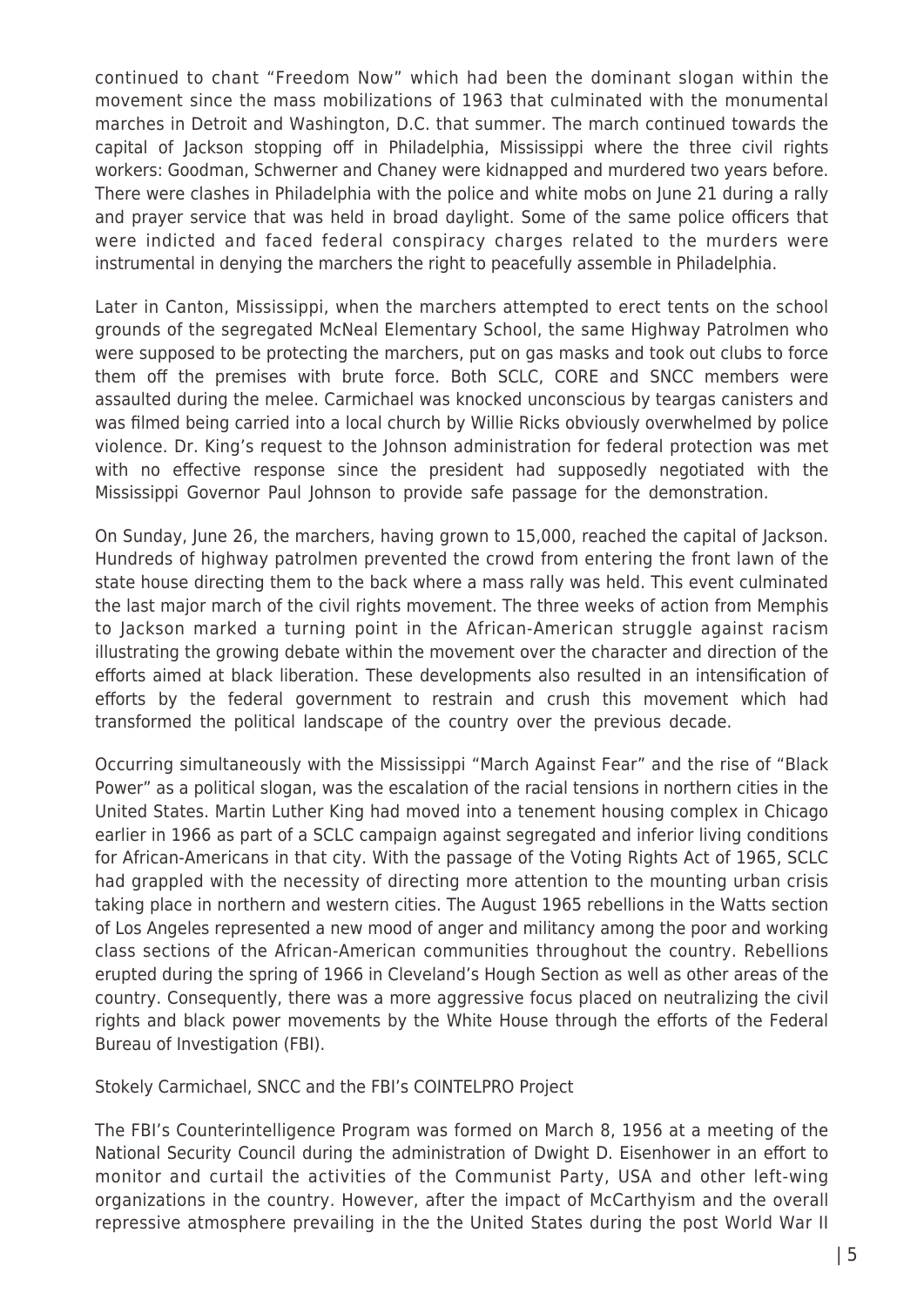period, the supposed threat of the Communist left was well contained by the late 1950s. Organizations such as the Civil Rights Congress (CRC) and the Council on African Affairs (CAA) had been liquidated under extreme pressure by the FBI, the United States Congress and the corporate media. Despite the imprisonment of left-wing leaders, radicals and the forced closure of progressive popular organizations, the FBI was still concerned about the influence of left-wing ideas and programs within the burgeoning civil rights movement.

Dr. Martin Luther King, Jr. had been a prime target of the FBI under the direction of J. Edgar Hoover, who hated the civil rights movement with a passion. In 1964, the Bureau attempted to blackmail King into committing suicide after tapes of wiretaps had been sent to the press and his wife allegedly proving infidelity and immorality by the leading civil rights figure in the country. Despite these efforts King had been able to receive the Nobel Peace Prize in late 1964 and to lead a successful voting rights campaign in Selma during early 1965 that created the conditions for the passage of the Voting Rights Act of 1965.

With the adoption of black power by SNCC and the shifting mood of youth within the African-American community, the FBI began to focus more attention on Stokely Carmichael and the Student Nonviolent Coordinating Committee. This attention was strongly encouraged by President Lyndon B. Johnson who was alarmed by the statements and activities of Carmichael in the aftermath of the Mississippi March. In a United States Government Memorandum dated June 20, 1966 "from Mr. M.A. Jones to Mr. Wick on the subject of: Stokely Carmichael Chairman of the Student Non-Violent Coordinating Committee (SNCC) Interview on the 'Face the Nation' 6-19-66, Sunday," the document indicates that the FBI was concerned about responses of the SNCC chairperson to questions asked by journalist on the nationally televised news program which reached millions of people across the nation.

The document reads in part that:

"Carmichael, for the most part, was questioned concerning recent inflammatory-type statements he made while participating in the 'Mississippi March.' He was specifically asked what he meant by 'black power,' and answered that he meant that the Negroes in various localities in the South, such as Lowndes County, Alabama, should be in control since they greatly outnumber the whites. When pressed as to how the Negroes should obtain control, Carmichael at first stated it should be by organizing themselves politically and registering to vote. However, in response to an inquiry as to whether he would use violence in obtaining control legally, they would have to obtain it in other ways. When pressed further, he stated that if all legal means were exhausted, then violence would be justified."

The memo continues to report on the appearance by Carmichael on the "Face the Nation" program on June 19, 1966, just two days after the raising of the black power slogan in Greenwood, Mississippi, by attempting to point out contradictions in the SNCC chair's position related to non-violence. This document says that:

"It was pointed out to him that the use of violence would be contrary to the actions implied in the name of the organization which he represents. Carmichael replied that 'nonviolence' is a 'tactic' of SNCC as an organization, but is not necessarily his, or the tactics of other individual members of SNCC."

In the next paragraph the memo addresses SNCC position on the draft and the ongoing war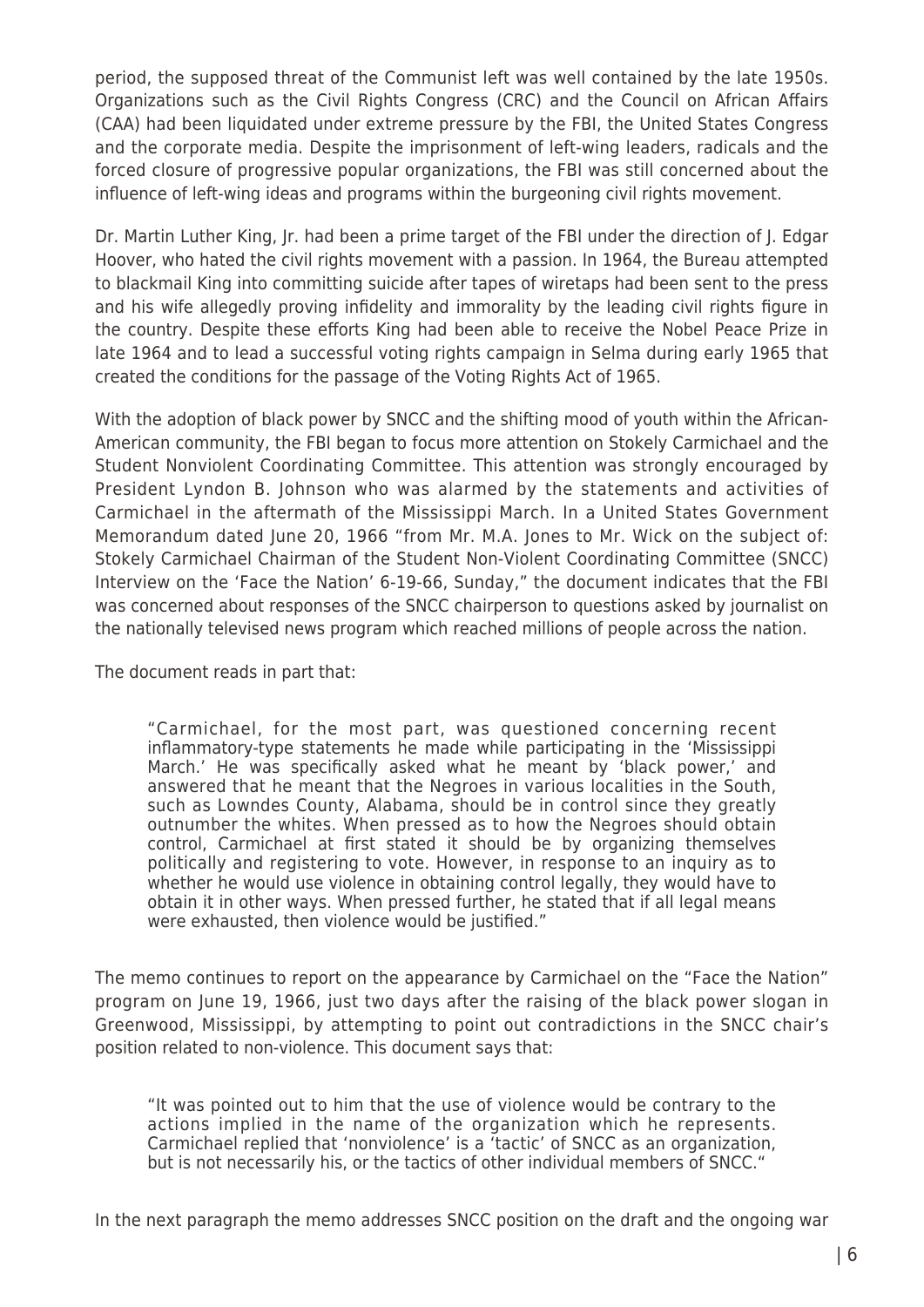"He was asked about a statement he had previously made that the Negro should not be fighting in Vietnam. He replied by stating that the black people should not be fighting in Vietnam for another people's freedom when they (Negroes) do not have such freedoms at home. He declined to state that he would urge a mass desertion by Negro troops, but felt that this question would have to be decided by each individual."

Carmichael, according to the memo, was then questioned about statements made relating to the destruction of public offices in the state of Mississippi. The document continues by saying: "In connection with his statement that all court houses in Mississippi should be burned down, Carmichael stated he meant this 'literally' and not 'figuratively.' By this he claimed he meant that the old 'red neck sheriffs' in Mississippi should be cleaned out." In actuality the statement was just the reverse with Carmichael stating that the threat was figurative and not literal. However, this remains distorted in the Government document of June 19, 1966.

In the final paragraph of this government memorandum it points out that:

"The interview closed by Carmichael giving the reasons why he and SNCC representatives did not attend the recent White House conference on civil rights. He mentioned the following as some of his reasons: 1. Racism was being conducted by the whites in America and not the blacks and so there was no reason for Negroes to attend this conference. 2. President Johnson's image was at it(s) lowest ebb and he, Carmichael, felt the President was just using them (Negroes). In reply to an inquiry concerning this last statement, Carmichael noted that this White House conference was a 'phoney.'"

The White House conference on civil rights referred to in the government memorandum was held at the aegis of President Lyndon B. Johnson and according to records of the event cited by Taylor Branch in "At Canaan's Edge', was attended by 2,400 delegates. SNCC members had picketed the event decrying the character of the civil rights leadership that would attend such an event at this period in history. Despite SNCC's minority position in relationship to other civil rights groups that did attend, the boycott of this event by the organization caused considerable discomfort among members of the corporate press as reflected in the "Face the Nation" interview with Stokely Carmichael.

President Johnson was concerned about the impact of the statements made by Carmichael during the summer of 1966. In a request for background information on Carmichael by the United States Secret Service on July 6, 1966, the FBI on July 13 sent out an eight page report giving detailed background information on the political history of the SNCC chairperson. In the document entitled: "Stokely Carmicahel Born: June 29, 1941 Trinidad, West Indies" it opens by stating that: "No investigation has been conducted by the FBI pertinent to your inquiry concerning the captioned individual. However, a review of the files of this Bureau reveals the following information which appears to relate to the subject of your inquiry."

The document continues by compiling a chronology of the activities of Carmichael related to civil rights issues. It points out that in 1961"Carmichael was arrested for trespassing by the Jackson, Mississippi Police Department during the 'Freedom Ride' type demonstrations. He was subsequently convicted and sentenced to four months in jail, which was suspended and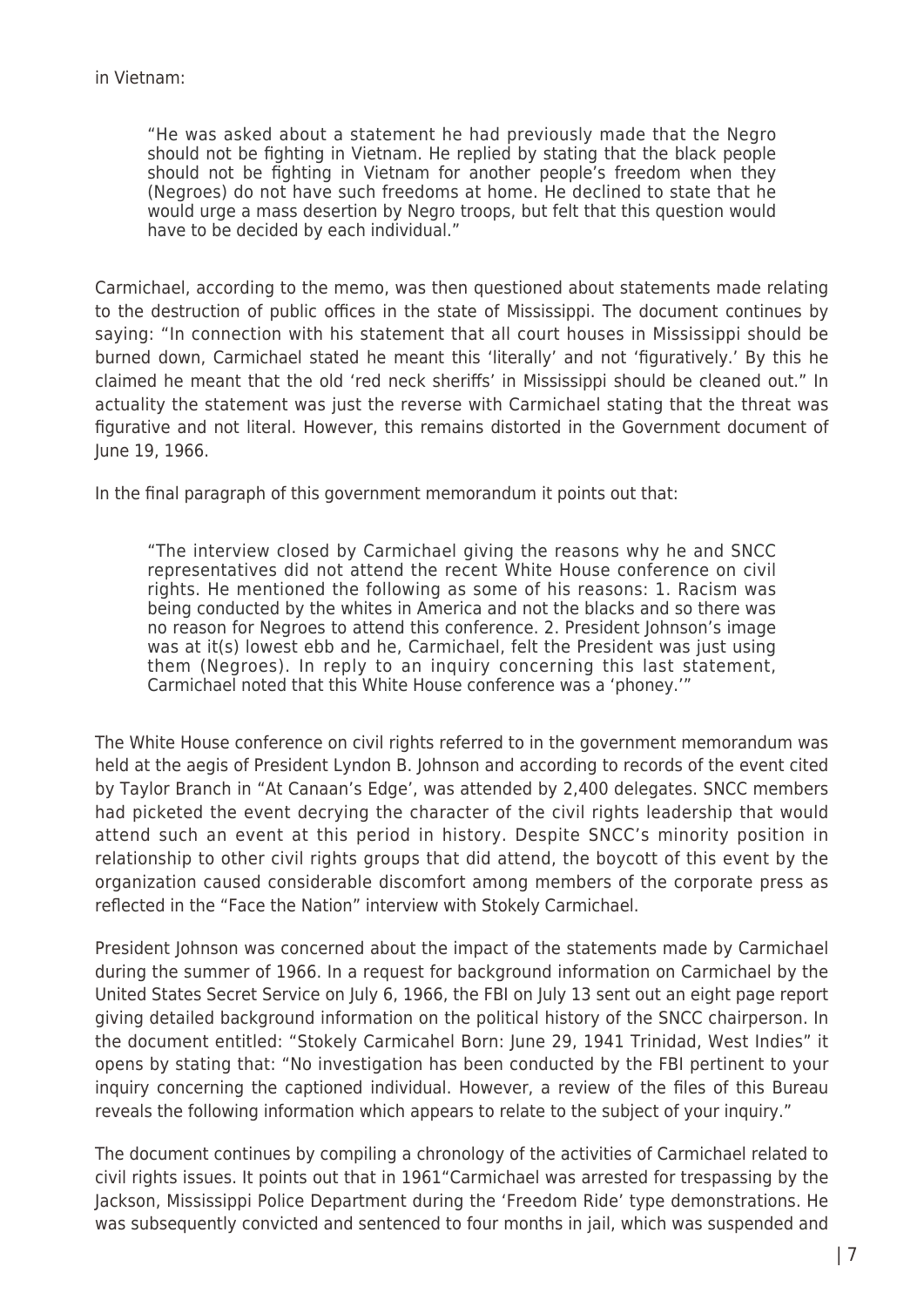fined \$200." It then goes on to describe the arrest of Carmichael that same year for "trespassing during an attempt to integrate Baltimore, Maryland restaurants with several other individuals." The document cites the March 17, 1962 issue of the Washington Post on Page 2 which reports through an article entitled: 'Three Evicted at R. Kennedy Office After Sit-In to Push U.S. Action,' that one of the people removed was Stokely Carmichael. In another incident in 1962, the document reveals that records of the Bureau of Special Services (BOSS) of the New York Police Department "reflect that Stokely Carmichael, a staff member of SNCC, was arrested on June 24, 1962 and charged with being loud and boisterous during a labor dispute at Beth Israel Hospital, New York City, which was picketed by Local 1199, Hospital Employees Union."

Apparently the FBI had access to student records at Howard University, Carmichael's alma mater, because the document supplied to the Secret Service stated that "A review of a file maintained by the Dean of Students, Howard University, Washington, D.C., contained a recommendation for a 'senior class humanity award,' which stated in part that Carmichael had worked in voter registration in the State of Mississippi, 'enduring many hardships for his people.' He was a member of the Cultural Committee for Mississippi Negroes. The recommendations also indicated that he was active in racial demonstrations in Georgia; North Carolina; Danville, Virginia; and Baltimore, Maryland."

Even going back to his high school days at the Bronx High School of Science where Carmichael graduated from in 1960, the FBI within this same document directed to the Secret Service, explained that

"On September 24, 1963, confidential sources who have furnished reliable information in the past advised that among those individuals at the Bronx High School of Science, Bronx, New York, who in their opinion had been 'devoted to left-wing activities' was one Stokely Carmichael…."

At this point in the document there is a redaction, meaning the name or source of the information is blacked-out. The document continues by stating that: "According to these sources, Carmichael, a Negro, was a close friend to [redaction] of the former General-Secretary of the Communist Party, USA, Eugene Dennis, now deceased."

This document then makes mention of another series of arrests of Carmichael for civil rights activity beginning on May 12, 1964 in Cambridge, Maryland during a demonstration in that city. Later there is a reference to a May 24 arrest of Carmichael along with other SNCC members by the Maryland State Police on traffic charges. Also there is mention of an August 4 arrest of Carmichael in Bolivar County, Mississippi on charges of "distributing handbills without a permit." According to the same document "On October 14, 1965, Stokely Carmichael was arrested by the Fort Deposit, Alabama Police Department on charges of leaving the scene of an accident and reckless driving. The disposition of these charges is not known."

During 1966 the FBI document refers to a Chicago Sun-Times article of January 13 that "indicated that Stokely Carmichael of SNCC would be a featured speaker at a convention of the Committee for Independent Political Action at McCormack Place in Chicago, Illinois." Directing the Secret Service to additional documents on the background of the organization which had invited Carmichael to speak in Chicago, the document says that: "You are requested to refer to memoranda dated January 14 and 17, 1966, at Chicago, Illinois,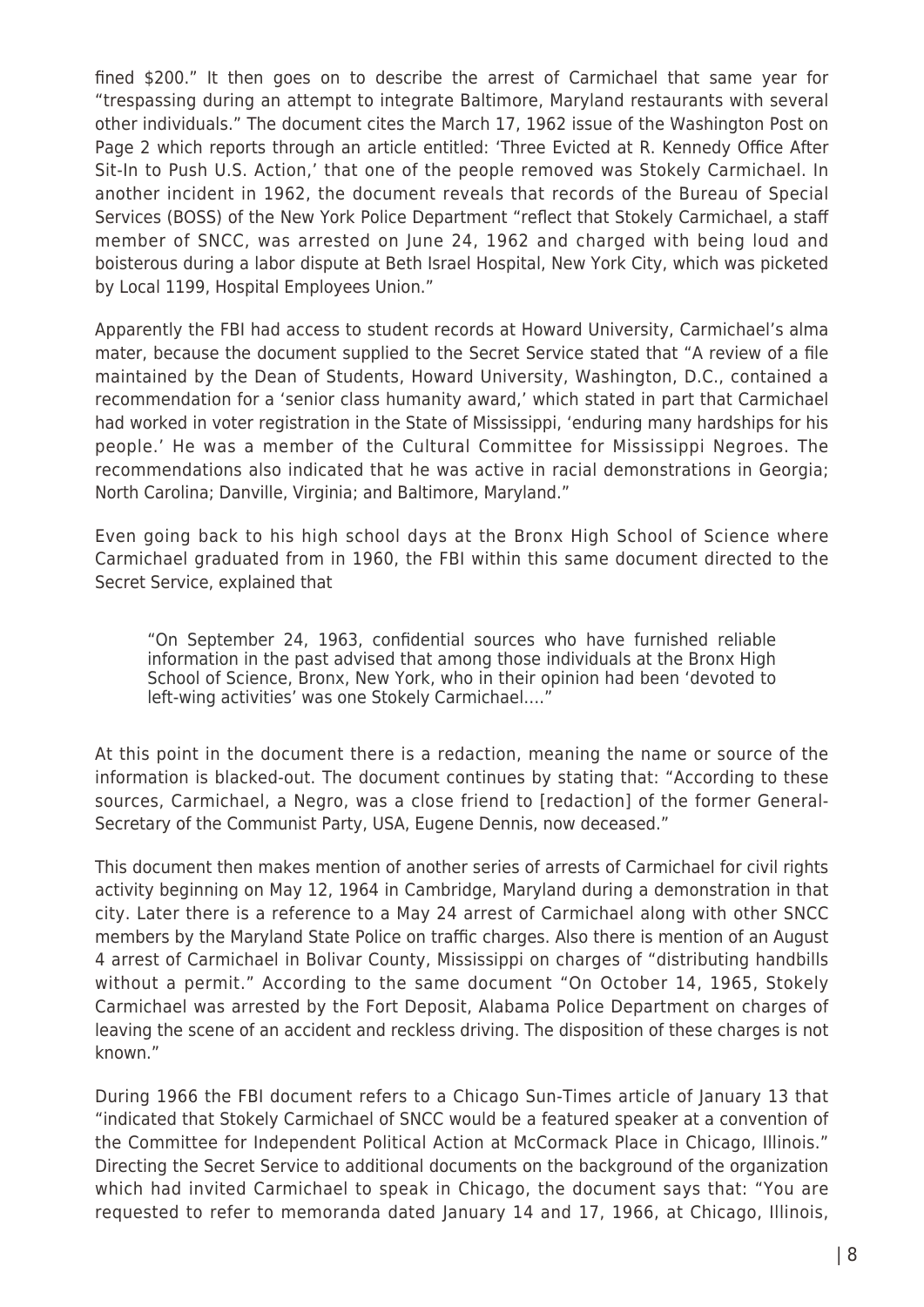captioned 'Committee for Independent Political Action' Security Matter-Miscellaneous, Information Concerning,' containing background information regarding this Committee, which were sent to your agency on January 24, 1966."

As it relates to SNCC's activities surrounding the American involvement in Vietnam, the FBI document directed to the Secret Service reports that

"On February 3, 1966 [redaction] Industrial Security, Plant Protection, United Technology Company (UTC), Sunnyvale, California, advised Agents of the FBI on that date that one busload and 35 carloads, comprising approximately 130 people appeared at the Coyote Plant of UTC with signs and leaflets. [redaction] noted the demonstration was sprearheaded by the Standford Committee for Peace in Viet Nam. At the demonstration, one Stokely Carmichael, who identified himself as an organizer for the Black Panther Party of Alabama, gave a short speech. He related that he belonged to the society of men and to noone else. He went on to say that he did not love America or 'uniformed America.'"

The FBI document then goes on to quote extensively from an article published in the daily "Independent Journal" on February 5, 1966. This newspaper, which was based in San Rafael, California, claimed that Carmichael made a series of statements related to violence and social change. The FBI report cites the paper as quoting Carmichael saying:

"Our country does not run on reason; it is run on violence. That's the reality of how things are done here. It is to my benefit to get the Negro out on the streets to stop the machine which is keeping me from my rights. Whether they do it by marching or singing or dancing or fighting is irrelevant."

In the next paragraph it cites another quote from the "Independent Journal" where Carmichael said that

"Being non-violent is a personal thing; I might be non-violent but I wouldn't try to push that on to people I am trying to organize. If the people were out there, ready to fight for their rights, I certainly wouldn't say that they should all be very nice and not hurt anybody. I'd tell them to get what they deserve."

The document continues on this theme by recording additional quotes from Carmichael in the newspaper:

"When asked would he try to prevent the civil rights movement from breaking out into widespread violence, Carmichael retorted, 'Of course not. This nonviolence bit is just a philanthropic hang-up. I don't see why people keep thinking about that. The violence is inevitable. I don't try to stop the fight. I try to prepare the people I am organizing so that when the fight comes they will be able to win it."

In relationship to the work of the Black Panther Party the FBI document directed to the Secret Service continues by pointing out that: "Our files also reflect that Carmichael is the founder and director of the Black Panther Party." In the next paragraph they point the Secret Service to four additional documents related to this subject: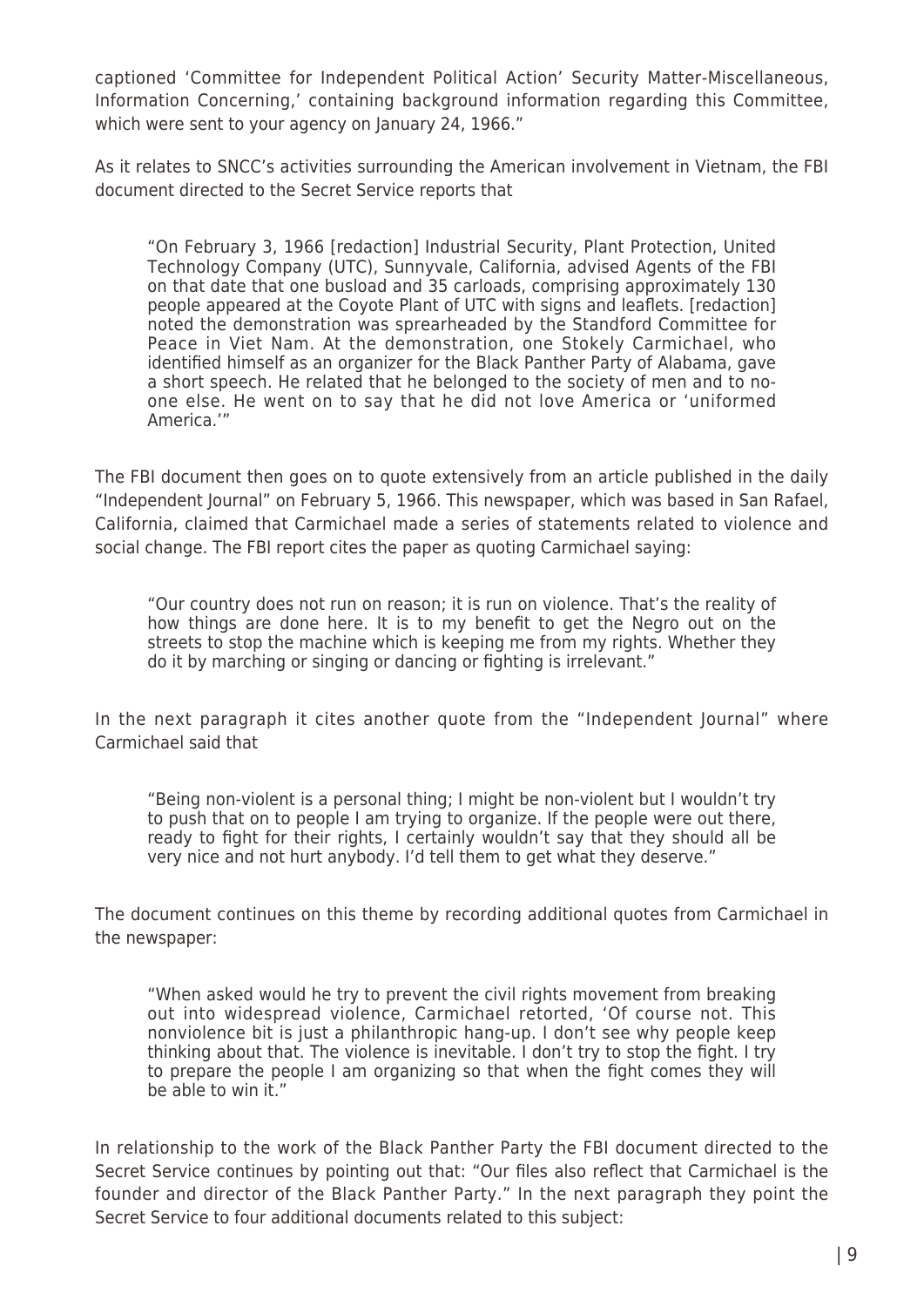"Attached are four memoranda dated March 7, 1966, at Mobile, Alabama, captioned 'Black Panther Party, Lowndes County Freedom Organization,' May 6, 1966, at Birmingham, Alabama, captioned 'Black Panther Party, Greene County, Alabama,' May 6, 1966, Mobile, Alabama, captioned 'Black Panther Party,' and May 11, 1966, at Birmingham, Alabama, captioned 'Lowndes County Freedom Organization, Black Panther Party Mass Meeting May 3, 1966,' containing background information regarding the Black Panther Party."

The following paragraph in this document makes reference to plans for additional organizing during this same period outside of the state of Alabama: "On May 23, 1966, a confidential source who has furnished reliable information in the past advised that Stokely Carmichael has stated that he will soon start a Black Panther Political Party movement in Southwest Georgia, similar to the one which was operated by SNCC in Lowndes County, Alabama, which urged Negroes to stay away from the polls particularly during the recent Alabama Democratic Primary."

On Citizenship and the Draft

During the summer and fall of 1966 the United States Government through the White House, the FBI and elements within the Congress sought ways of neutralizing Carmichael and the Student Nonviolent Coordinating Committee. It was made mention by news commentators that Carmichael was born outside the United States in the Caribbean nation of Trinidad. Immediately officials sought information on his immigration status to determine if he was a legal resident or citizen of the country. Some of this interest was sparked by letters sent to the FBI by members of the legislative branch of government as well as private citizens incensed by the statements and activities of SNCC.

In a letter sent to FBI Director J. Edgar Hoover, dated August 21, 1966, the question of Carmichael's immigration status is raised. The name of the person who wrote the letter is redacted, however, its origin was from Arlington, Virginia. It is not clear from the document whether this person was affiliated with the United States Government. The letter states that:

"Just finished viewing the special program of Meet the Press, on which were interviewed six civil rights leaders. Was shocked at the remarks of Stokely Carmichael. I considered it a threat of insurrection. Does this man have his American naturalization papers—or is he a subject of Trinidad? I consider him very dangerous, and if he is not an American should be deported."

Another letter found in the FBI files was written by a Mr. Tyn Cobb, Jr. of Orlando, Florida on August 22, 1966. It was sent to FBI Director J. Edgar Hoover and also makes a request that Carmichael's immigration status as well as his selective service standing be investigated by the Bureau. The letter says:

"Dear Mr. Hoover, Enclosed is copy of letter and night letter I sent Mr. Spivak, also 2nd letter I have written him. I believe if Stokely Carmichael was checked out, it would be found he is not a naturalized citizen and that he has not registered for the draft. I wish you could get a play back on his statements on the N.B.C. Broadcast at 3:30 last Sunday. What he said was enough, in my opinion, to have him deported. Respectfully yours, Tyn Cobb, Jr."

Also included in this FBI file was a copy of the letter written by Mr. Tyn Cobb, Jr., dated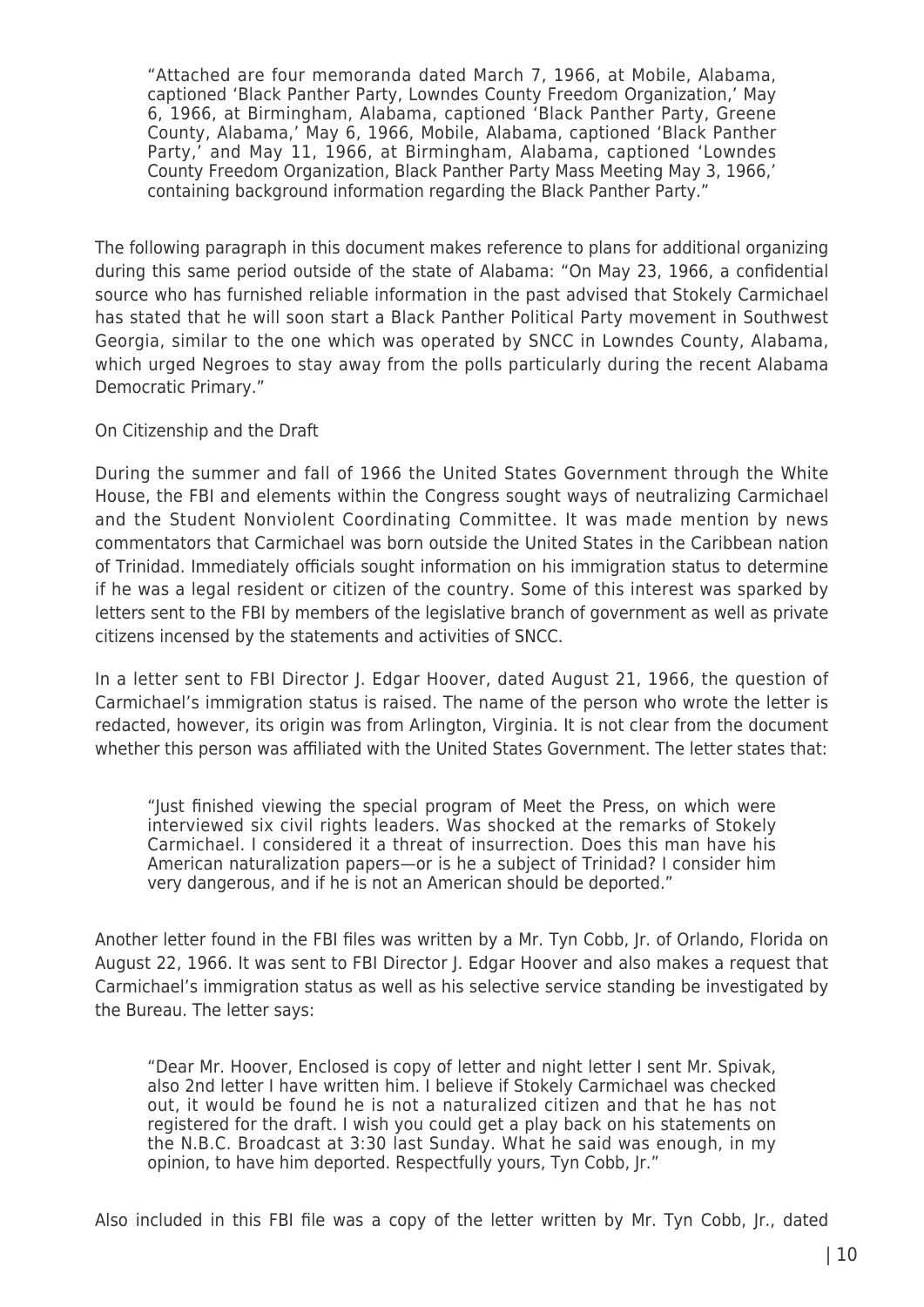August 16, 1966, to the moderator, Mr. Lawrence E. Spivak, of "Meet the Press" television show aired on the National Broadcasting Corporation Television Network (NBC). The letters states that:

"When you introduce Stokely Carmichael next Sunday, would it not be a good idea to tell the American public that he was born in Trinidad 25 years ago, and emigrated to the United States 14 years ago? He is not a native born American, but a foreign emigrant and should be labeled as such. His tirades against our government should lead to his deportation. Sincerely yours, Tyn Cobb, Jr."

In a response to Mr. Cobb, FBI Director J. Edgar Hoover wrote the following on August 26, 1966:

"Your letter of August 22, with enclosures, has been received and the interest that prompted you to write is appreciated. You may like to know that matters involving naturalization and deportation do not fall within the investigative jurisdiction of the FBI. I have taken the liberty of forwarding a copy of your communication and enclosures to The Commissioner, Immigration and Naturalization Service, U.S. Department of Justice, 119 D Street, Northeast, Washington, D.C. Sincerely yours, J. Edgar Hoover."

A note attached to the letter to Mr. Cobb from Hoover states that:

"Bufiles disclose prior limited correspondence with Cobb, last outgoing 8-3-66, at which time he was addressed as above. He has been a member of the Florida State Legislature. Stokely Carmichael and Lawrence E. Spivak are well known to the Bureau. A copy of incoming sent to Immigration and Naturalization Service by routing slip."

In a follow-up to this obsession with Carmichael's immigration status, the Special Agent in Charge (SAC) of the FBI's Washington Field Office wrote to Director Hoover on August 25, 1966 on the subject of "COMINFIL SNCC," meaning communist infiltration of the organization, "Stokely Carmichael IS," meaning internal security, where the results of the investigation into this issue was discussed. The document states that: "'The New York Times' newspaper, issue of 8/5/66, in an article captioned 'Black Power Prophet Stokely Carmichael, set forth that Carmichael is an American citizen by derivation, both his parents having been naturalized. His father, Adolphus, reportedly died in 1962 and his [redaction] in the Bronx, New York." The redaction presumably relates to his mother's name and address at the time in New York City. The following paragraph in this same document states that: "Information from [redaction] Metropolitan Police Department, Washington, D.C. disclosed Carmichael is registered with the Selective Service Board, 1910 Arthur Avenue, Bronx, New York."

Later in a United States Government Memorandum dated September 19, 1966, Mr. Sterling B. Donahoe wrote to Mr. Deloach of the FBI on the subject of "Stokely Carmichael Internal Security Selective Service Act." The Memorandum begins by stating that:

"The President has previously expressed an interest in the activities of Stokely Carmichael and the Student Nonviolent Coordinating Committee, the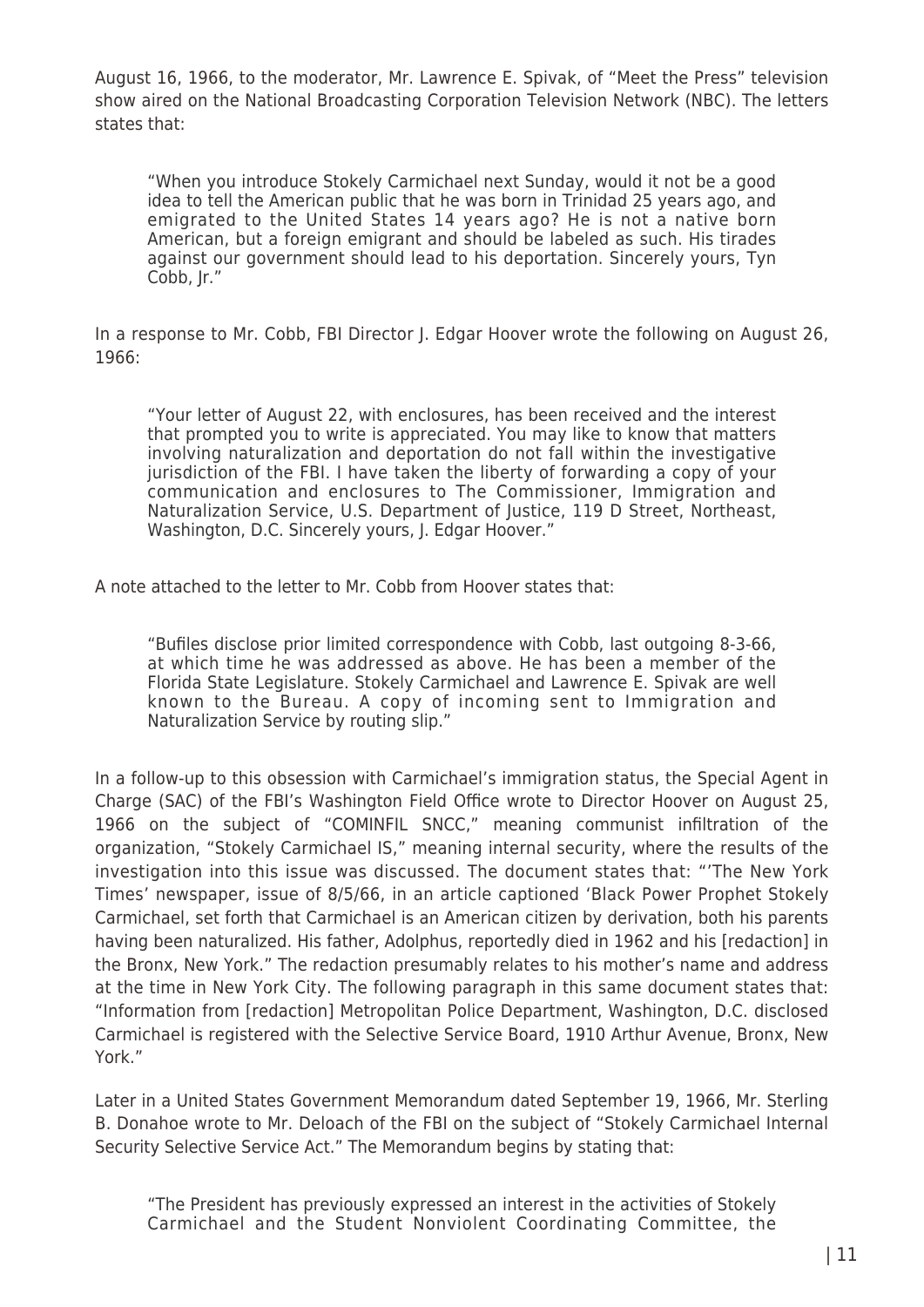organization in which he is active. Mrs. Mildred Stegall called from the White House at 10:40 a.m. this morning. She advised that it had been noted there that Carmichael was originally classified 1-A under Selective Service in December, 1964. In January, 1965, he was reclassified 4-F, apparently because he was not qualified physically. In February, 1966, he was reclassified 1-Y, which Mrs. Stegall understood to be that he would be qualified in the event of war."

The next paragraph in this Memorandum further illustrates the degree to which the highest levels of the Johnson administration were concerned about the activities of SNCC's chairperson:

"Mrs. Stegall said the White House was interested in determining precisely what the Selective Service status of Carmichael is and what were the facts which prompted the various changes in classification. She emphasized that under no circumstances was it desired that it be known the White House is interested and this should be handled most discreetly."

It the next section of this Memorandum from the United States Government, under a section entitled "Action", it states that:

"Our files should be reviewed to see if these data are already available. If not, the Special Investigative Division should endeavor to secure this information promptly as a normal Selective Service inquiry. In view of the need for discretion, the interest of the White House should not be disclosed in any instructions to the field."

During this same time period Congressman L. Mendel Rivers (D-S.C.), who was serving at the time as the Chairman of the House Armed Services Committee, wrote on more than one occasion to then United States Attorney General Nicholas B. Katzenbach demanding that he prosecute Carmichael for selective service avoidance and sedition. In a United States Government Memorandum dated September 19, 1966 from M.A. Jones to Mr. Wick on the subject: "Stokely Carmichael, Sedition; Controversy Between Congressman L. Mendel Rivers and Attorney General Nicholas B. Katzenbach", Mr. Jones attempts to give some background information on why Rivers was perturbed by the Attorney General for not indicting Carmichael on federal charges, even though there was no legal basis for such an attempt at prosecution.

The Memorandum states in part that:

"On 9-16-66, Ralph Marshall, Professional Staff Member of the House Armed Services Committee, contact SA (special agent) [redaction] and advised that Congressman Rivers, who is Chairman of the House Armed Services Committee, currently is engaged in an exchange of communications with the Attorney General regarding possible prosecution of Stokely Carmichael for his recent remarks which the Congressman considers in violation of Section 12 of the Universal Military Training and Service Act (which in short, prohibits counseling of evasion or refusal of any provisions of the act, as well as hindering or interfering with administration of act.)

The Memorandum later states that: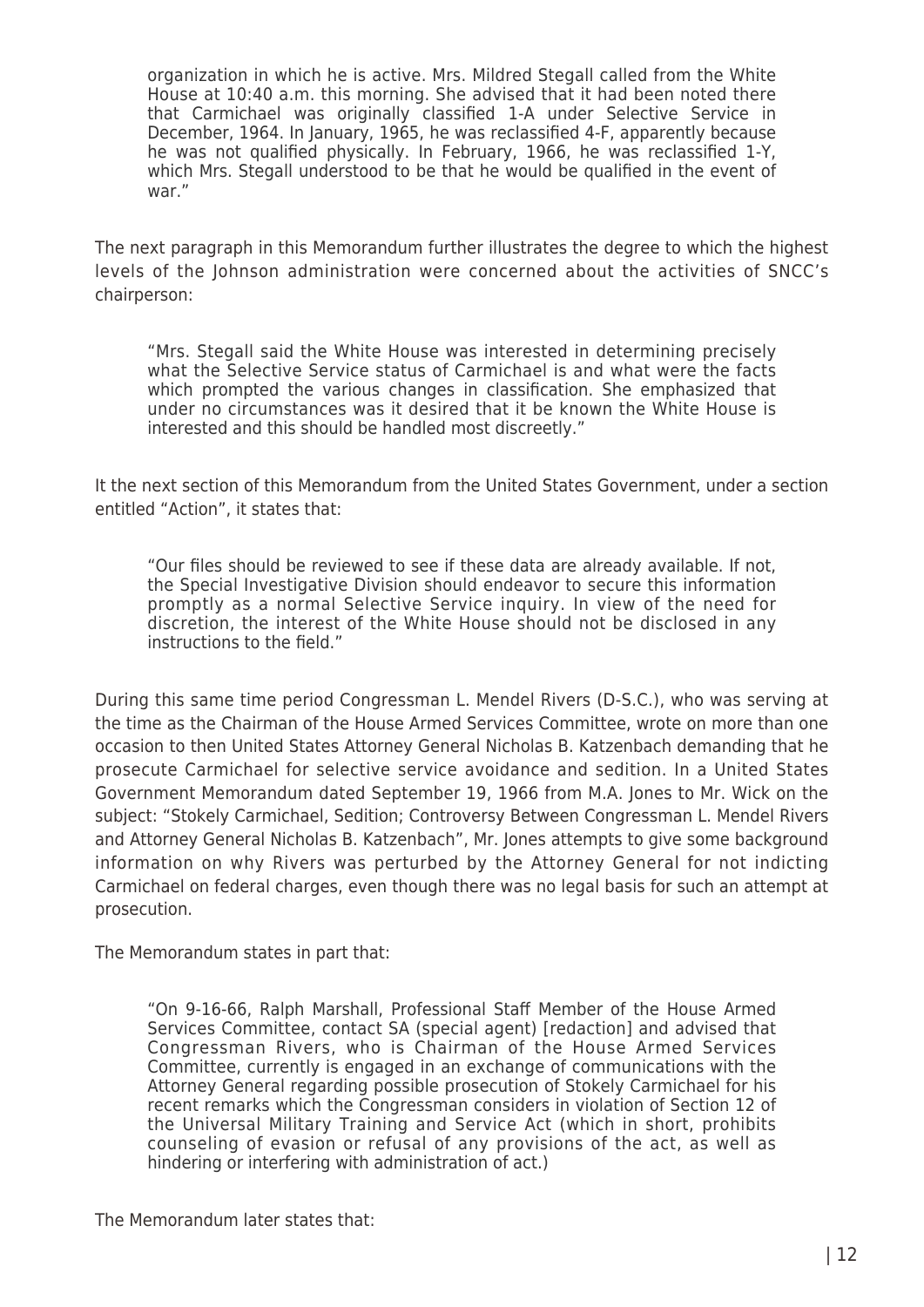"The Attorney General's response of 8-22-66 avoided any definite answer to the Congressman's question, and the Congressman on 8-25-66 again wrote the Attorney General seeking some specific statement. According to Marshall, no reply has been received to this last letter. He stated the Congressman is 'deeply concerned' over this entire situation and currently has members of the Committee legal staff conducting research on various court decisions relating to Selective Service and related laws for use in challenging the Attorney General's inaction concerning Carmichael. He said the Congressman is seriously considering calling the Attorney General before the Armed Services Committee for testimony regarding this matter."

In the next paragraph the Memorandum goes on to say that: "Mr. Marshall stated it would be most helpful to the Committee if they could obtain a transcript of Carmichael's speech in Cleveland, Ohio, on 8-5-66. A copy of the transcript was furnished to him." Then under the heading of "Recommendation" the Memorandum states:

"For information. We have furnished the Department with all material we obtained concerning possible Selective Service violation but they have declined to prosecute. Possible sedition violation has also been furnished to the Department. To date, Department has not indicated to us their opinion regarding this."

Atlanta: Anti-Draft Actions and Urban Rebellion

What concerned the various sectors of the United States ruling elites in regard to SNCC's position against the draft and the war in Viet Nam was that the organization was actively challenging the notion that Africans in America should fight in unjust wars overseas. In January of 1966, SNCC issued a detailed statement opposing the war in Viet Nam. In August of the same year there were picket lines set up outside a selective service induction center in Atlanta, Georgia by members of the Student Nonviolent Coordinating Committee. The demonstrations resulted in the arrest of numerous activists and drew the attention of the FBI.

In a confidential FBI report issued on September 7, 1966 entitled: "Student Nonviolent Coordinating Committee Stokely Carmichael", the Bureau sought to provide a summary of recent activities of SNCC and its chairperson. Under the beginning section of the report entitled: "Picketing Activities Atlanta, Georgia," it states that:

"Since August 17, 1966, a small group of Negroes, the majority of whom are members of the Student Nonviolent Coordinating Committee, have been picketing the Twelfth Corps Headquarters, Northeast, Atlanta, Georgia, protesting United States action in Vietnam and United States Negroes fighting in Vietnam. A number of these individuals have been arrested by the Atlanta Police Department and charged with various offenses ranging from disorderly conduct to assault and battery. The activities of these individuals in connection with their picketing of the Twelfth Corps Headquarters are also under investigation by the Federal Bureau of Investigation relative to destruction of Government property and possible violations of the Selective Service Act of 1948."

The confidential report of the FBI continues by making reference to a speech made by Carmichael on September 3, 1966 and a rebellion which erupted on September 6 in Atlanta.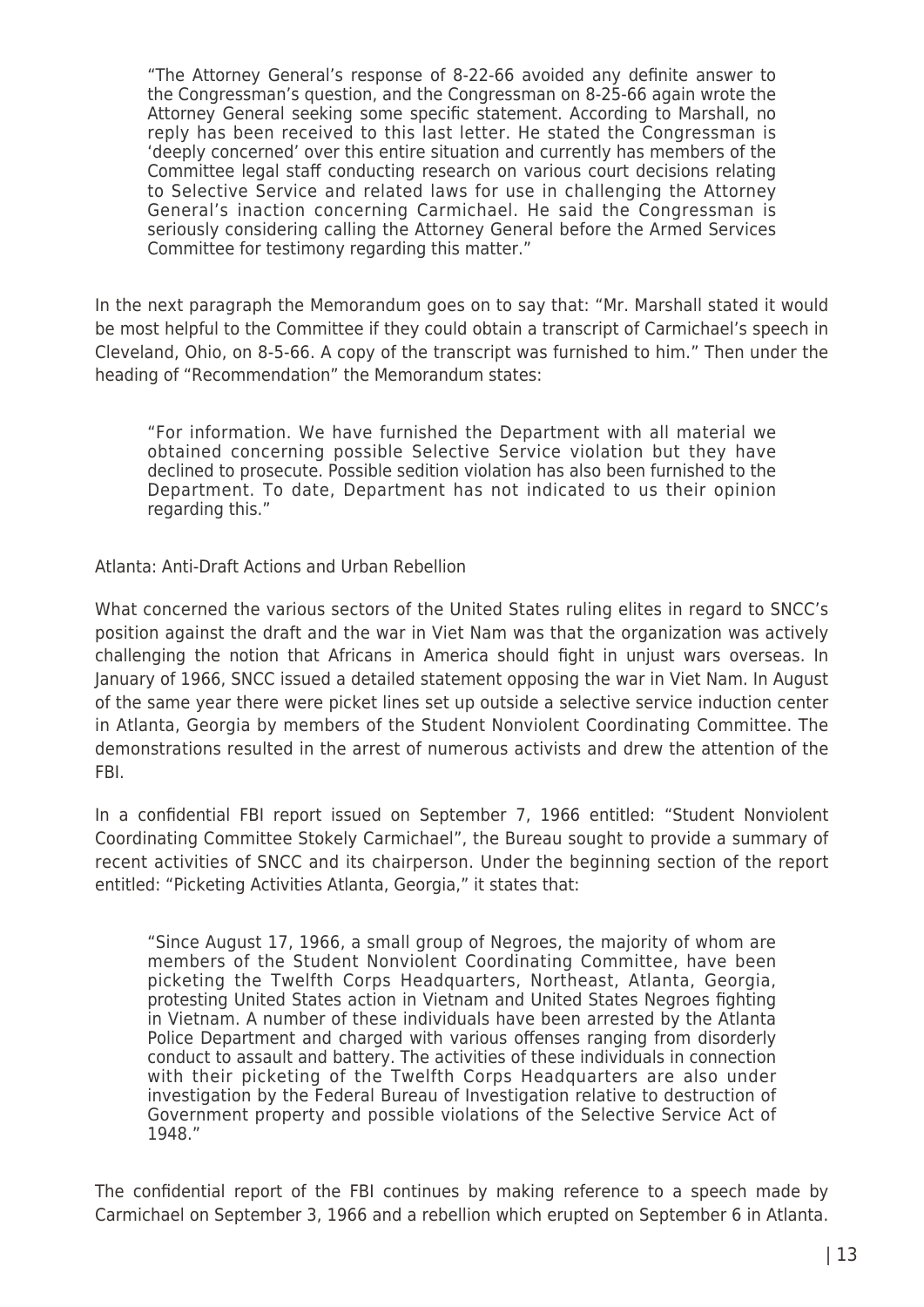"A confidential source advised that the Student Nonviolent Coordinating Committee sponsored a rally in a predominantly Negro neighborhood in Atlanta, Georgia, on September 3, 1966. Stokely Carmichael made a short speech at the rally. He attacked the Atlanta Police Department on police brutality matters. According to the source, Carmichael stated Negroes should form vigilante groups to observe police and should any acts of police brutality be observed, a committee should be formed among the Negro element to follow such matters."

After the arrest of the pickets at the Twelfth Corps Headquarters, a delegation of SNCC members including Carmichael went to the Atlanta City Hall to demand a meeting with Mayor Ivan Allen. The SNCC members asked that the Mayor release the people arrested at the induction center. The Mayor replied that it was a federal matter and was beyond the control of the city of Atlanta. Carmichael was reported to have insisted that the city do something to affect the release of the demonstrators. Nonetheless, the Mayor abruptly ended the meeting by suggesting that the delegation become registered voters in the city. SNCC later held a street rally that same day, September 6, in emergency response to the police shooting of an African-American youth who was supposedly a suspect in a car theft.

Mayor Ivan Allen, who went to the scene of the rally in an attempt to calm the growing angry crowd, was pelted with rocks and bottles while standing on top of a police car. When the crowd began to rock the police vehicle the Mayor fell off after the roof buckled under pressure. The crowd grew rapidly and began to fight police in the surrounding neighborhood of Summerhill. The Mayor sent in a thousand police officers utilizing teargas and other forms of force to quell the rebellion in Atlanta. Allen immediately blamed SNCC for the unrest in Atlanta's Summerhill District. Carmichael had issued an appeal over radio station WAOK asking that people come to the sight of the shooting of the youth by the police. The first two people arrested on the scene were SNCC members Bill Ware and Robert Walton for inviting people to broadcast their eyewitness accounts of the shooting by the Atlanta police over a loudspeaker.

Two days later Carmichael was arrested and charged with incitement to riot. On that same day another disturbance erupted in the Boulevard Section of the city after a black youth was shot to death on his porch by a white parolee, who was later sentenced to life in prison the following year. Hosea Williams of SCLC then attempted to organize a demonstration in the city after the arrest of numerous SNCC members, however, he was detained himself for leading a peaceful procession in the area where the youth was gunned down on his porch. The disturbances in Atlanta gained nationwide coverage with the scene of Mayor Allen being pushed off the hood of a police car repeatedly shown over national television. Atlanta, a southern city that attempted to cultivate an image of being moderate and businessoriented, was exposed as a bastion of racism and police brutality as well as intolerance to peaceful protest and other forms of dissent.

In the same confidential FBI report mentioned above that was issued on September 7, 1966, the bureau provides its own interpretation of the events on September 6 in Atlanta. The report states that:

"The Student Nonviolent Coordinating Committee scheduled a rally at Capital and Ordman Streets, Atlanta, Georgia, on the afternoon of September 6, 1966,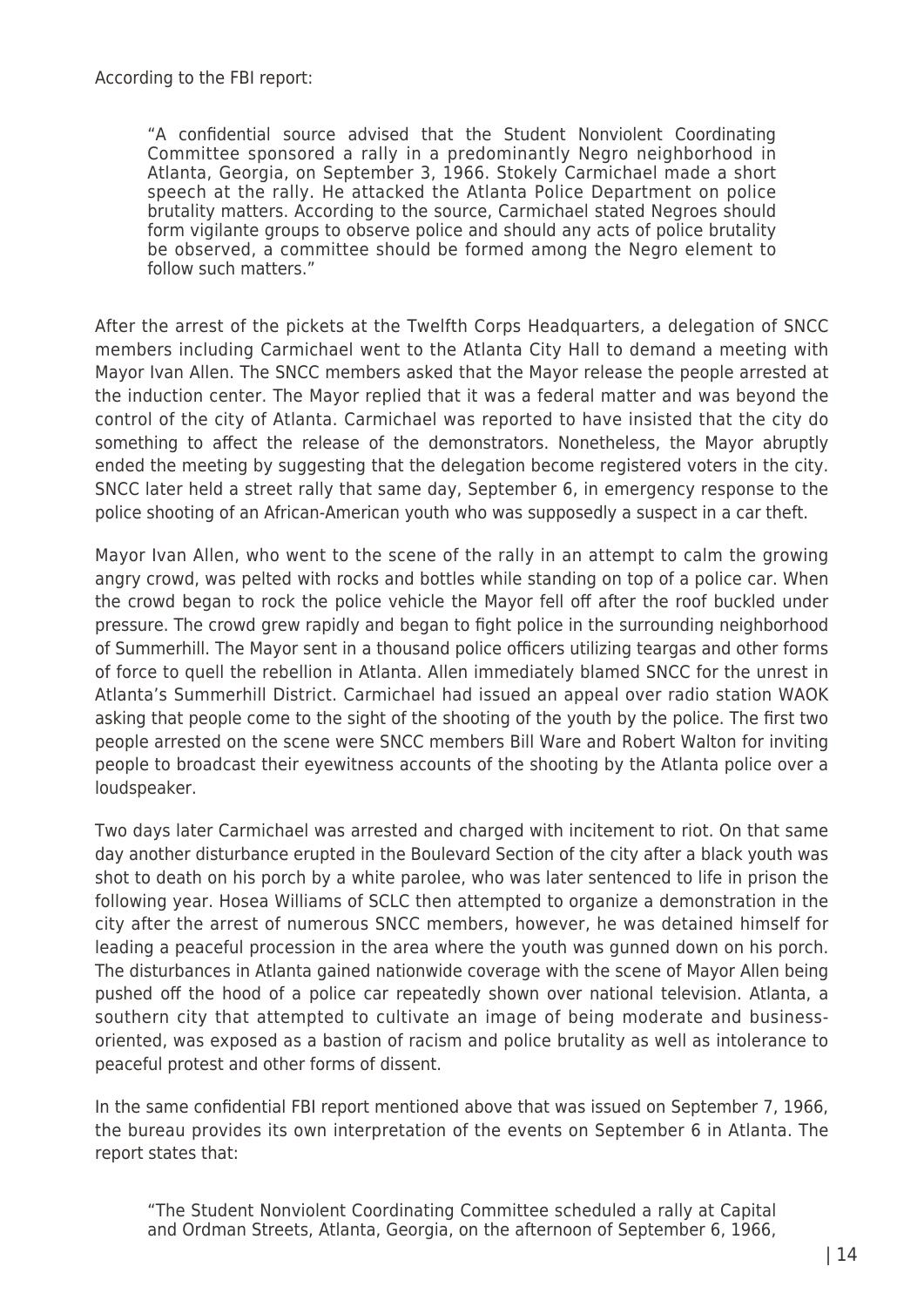in protest of the arrest and shooting of a Negro male for auto theft earlier in the day. During the rally several unidentified Negroes talked to the group in a haranguing manner. Members of the group started throwing rocks and bottles at police officers and white spectators. Ivan Allen, Jr., Mayor of Atlanta, was unsuccessful in quelling the disturbance. Several acts of violence occurred resulting in the arrest of seventy-two people by the Atlanta Police Department; however, specific charges are not known.'

In the aftermath of the demonstrations and rebellion in Atlanta, an FBI document reveals that a message was sent from the Director's office to the Special Agent-In-Charge (SAC) in Atlanta under the heading of "Stokely Carmichael, IS-C" (possibly internal security communist). The document dated September 16, 1966 states that:

"In view of the antigovernment stand over the Vietnam situation and other issues by Stokely Carmichael together with his recent numerous inflammatory statements, you are requested to submit by return mail FD 122, recommending Carmichael for the Security Index. This form should be accompanied by a succinct summary of subject's activities, and you should immediately begin preparations of a summary report."

## Chicago: Housing Struggles and Urban Rebellion

After the Mississippi March in June of 1966, SCLC continued its focus on the campaign to expose poverty, racial discrimination and segregated housing patterns in the city of Chicago. On July 10 a huge rally was held at Soldier Field where Dr. King as well as Floyd McKissick, the executive secretary of CORE, spoke to a crowd of thousands of African-Americans and whites. The crowd later marched to the Chicago City Hall where King taped a list of fourteen demands on the door. Prior to the demonstration on July 10, Mayor Richard Daley had pledged to repair 102,000 apartments and over 9,000 buildings that had been cited for housing code violations. The Mayor also agreed to negotiate with King and other community leaders involving the demands put forward on July 10. After a meeting on July 11, Daley rebuffed suggestions that aggressive action be taken to breakdown employment and housing discrimination in Chicago.

That same evening, July 11, a series of events would lead to the eruption of another urban rebellion. On the west side of the city a group of children attempting to cool off in the sweltering heat by opening fire hydrants, were targeted by a ice cream truck operator who accused them of robbing his vehicle. When police intervened and shut off the hydrants, an argument ensued with adults pointing out that the swimming pools in the surrounding areas were not open to African-Americans and that the tolerance of the use of fire hydrants had been a long tradition in the city. Eventually Donald Henry, a local resident was arrested while appealing to the crowd saying: "Why don't you do something about it?" Soon the crowd of youth became incensed and began to throw rocks at the thirty or more police cars that were summoned to the scene. The violence soon spread with the breaking of windows and the pelting of the police with rocks and bottles.

Dr. King, who was scheduled to speak to a rally at the Shiloh Baptist Church, later went to the 12th District police station to negotiate the release of some of the youth arrested in the initial hours of the rebellion. King later stated amid the surrounding sounds of the rebellion at Shiloh that "those who will make this peaceful revolution impossible will make a violent revolution inevitable. We have stood up for nonviolence with all our hearts…I need some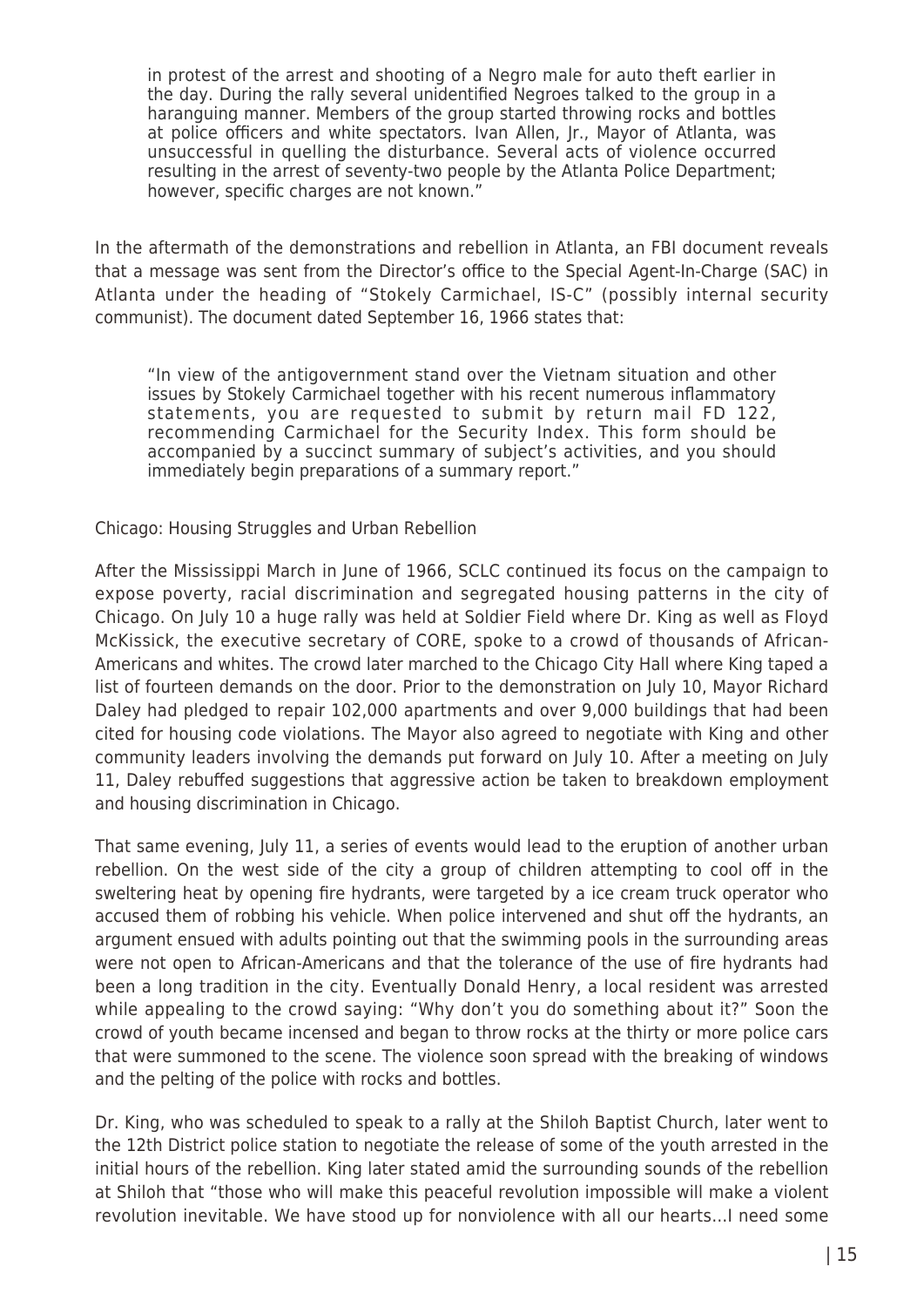help. I need some victories. I need some concessions." Many young people at the rally stormed out into the streets in frustration and joined the violence against property and the police. All that evening members of the Chicago Freedom Movement coalition roamed the streets attempting to persuade the youth to go home and end the disturbances.

After a day of relative calm on July 12, that Wednesday, the 13th, saw the beginning of a new round of property destruction and clashes with police. Later snipers began to fire on police along Madison avenue while more widespread looting continued to cover larger areas of territory on the city's west side. By Thursday night, July 14th, the rebellion had extended into the Lawndale and Garfield Park areas of Chicago. Looting came right to the streets outside King's residence on Hamlin Avenue as his own children heard and witnessed the breaking of glass and the looting that swept the neighborhood's business district. It was announced on Friday, July 15th, that two people had died as result of the rebellion, one being a fourteen-year-old pregnant girl and the other a visiting man from Mississippi who was shot in the back. Daley began to blame the rebellion on the civil rights movement and the presence of Dr. King in the city. He then requested the assistance of the National Guard which dispatched four thousand troops into the city by late Friday evening in an attempt to quell the rebellion.

In the aftermath of the rebellion in Chicago, the coalition built up around the SCLC campaign began to hold demonstrations at real estate offices on the city's southwest side which were accused of blatant housing discrimination. These demonstrations brought thousands of white residents into the streets to attack the marchers as well as the police who attempted to prevent serious injury and fatalities. On August 5, Dr. King joined the marchers in an attempt to walk through Gage Park. The demonstration was met by five thousand white youth and adults who carried Confederate flags and Nazi emblems with the slogan "white power" emblazoned on them. The crowds of white racists chanted: "We Want King", and when the SCLC leader did arrive and emerged from a vehicle, he was immediately struck in the head with a brick amid the surrounding explosions of cherry bombs. Later a knife was flung at King which struck a white heckler missing its initial target. Mayor Daley decried the street riots by the white residents, many of whom were of Italian, Lithuanian and Polish origin. Daley felt that the whites should ignore the marchers and allow them to dissipate their energy.

King spoke later that evening at the New Friendship Baptist Church where he attempted to console the shocked and injured rally participants who had risked their lives in the march through Gage Park. In a press conference after the rally King stated that: "I have never in my life seen such hate. Not in Mississippi or Alabama. This is a terrible thing." The marches continued for the next few days when the city officials requested a moratorium on demonstrations to allow a cooling off period. The Mayor's office would eventually win a court injunction to limit the marches to one per day. These developments set off a fierce debate among movement leaders in Chicago, some of whom felt that they should defy the injunction. At the same time negotiations continued between the Chicago Freedom Movement, the Chicago Real Estate Board and the Daley administration. By Friday, August 26, a deal had been reached to bring reforms to the housing industry in Chicago. The "Open Housing Summit Agreement" was a source of further controversy because it led to the departure of Dr. King from the city while other community leaders, including the young Jesse Jackson of SCLC, along with CORE and SNCC, vowed to remain and continue demonstrations in segregated neighborhoods and the suburban enclave of Cicero.

Carmichael visited Chicago during the summer of 1966 to carry out speaking engagements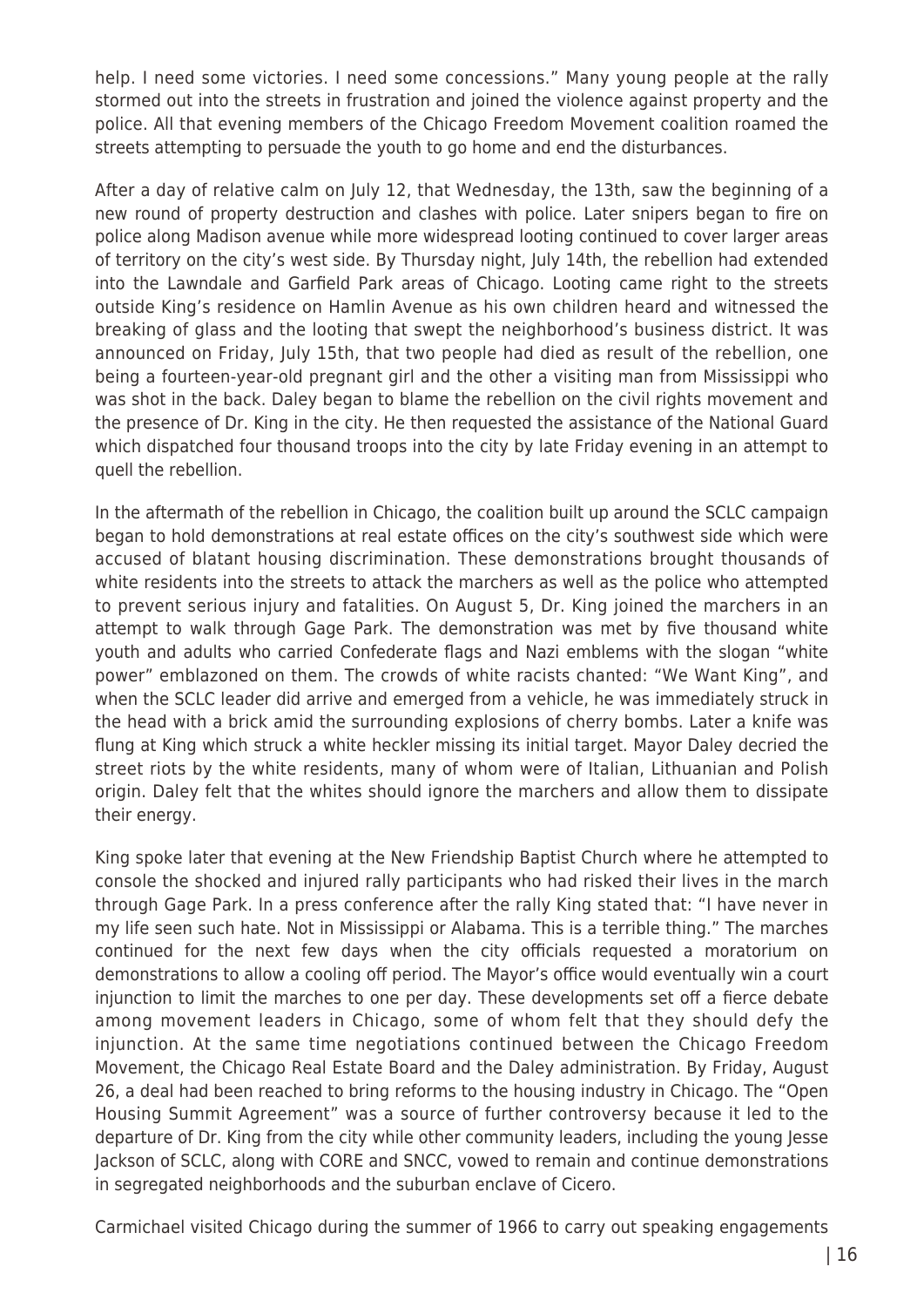as well as a much publicized meeting with Nation of Islam leader Elijah Muhammad. In an FBI Memorandum dated August 19, 1966, from Mr. W.C. Sullivan to F.J. Baumgardner, entitled: "Student Nonviolent Coordinating Committee (SNCC) Stokely Carmichael Internal Security", it states that:

"Carmichael met with Elijah Muhammad on August 7, 1966. Although items discussed are unknown, a source stated Carmichael will not obtain any cooperation from Muhammad. The source stated Muhammad is always the dominant figure and the only way Carmichael can cooperate with him is to become a member of the Nation of Islam and be subservient to Muhammad. Carmichael refused to do this, although they parted amicably. Carmichael, however, through Nation of Islam officials in Atlanta on the approval of Muhammad, will be invited to attend a Nation of Islam rally in Chicago on August 28, 1966."

The FBI document continues under a section interestingly entitled "Recommendations" saying:

"That copies of the enclosure be forwarded by routing slips to the Honorable Marvin Watson, Special Assistant to the President; Mr. John Stewart, Legislative Assistant to the Vice-President; the Attorney General; the Deputy Attorney General, and Assistant Attorneys General, Yeagley, Doar and Vinson. Also that copies be forwarded to Secret Service and the Departments of the Army, Navy and Air Force."

Consequently, this document clearly indicates that the prospects of a broader dialogue among black groups in the United States during this period in 1966 raised the concern of the highest levels of the government. Additional attention was also paid to the potential of a national summit of African-American leaders in Washington, D.C. in September of 1966. The summit idea never materialized although Harlem Congressman Adam Clayton Powell convened a meeting to discuss issues of mutual concern on September 3.

In a letter written by someone, whose name has been redacted in the FBI documents, from Chicago, Illinois on August 2, 1966, that was directed to "J. Edgar Hoover; Atty. Gen. Nicholas Katzenbach, Senator Abraham Ribicoff and Rep. James Martin", this angry individual states that:

"Enclosed is a letter sent to the respective men mentioned in regards to the Housing Bill now in Washington. In addition, I would like to state, that Stokley Carmichael, head of SNCC was born in Trinidad, West Indies, and as far as I know, he is a non-American. The FBI should have a complete investigation on him and his activities, because as a Peace Corps Trainee in 1963 at the University of Maine, we studied the West Indies Culture. This area is a stepping stone for the communist to infiltrate into the Western Hemisphere, to promote unrest here in the states."

The letter continues by advancing other racist and distorted views on Carmichael:

"He has made statements in the Chicago Sun-Times that are unbecoming, such as; 'We don't have to obey any law we didn't participate in making.' 'We want the cities,' in regard to the Chicago teenage gangs, he said, 'You are cutting up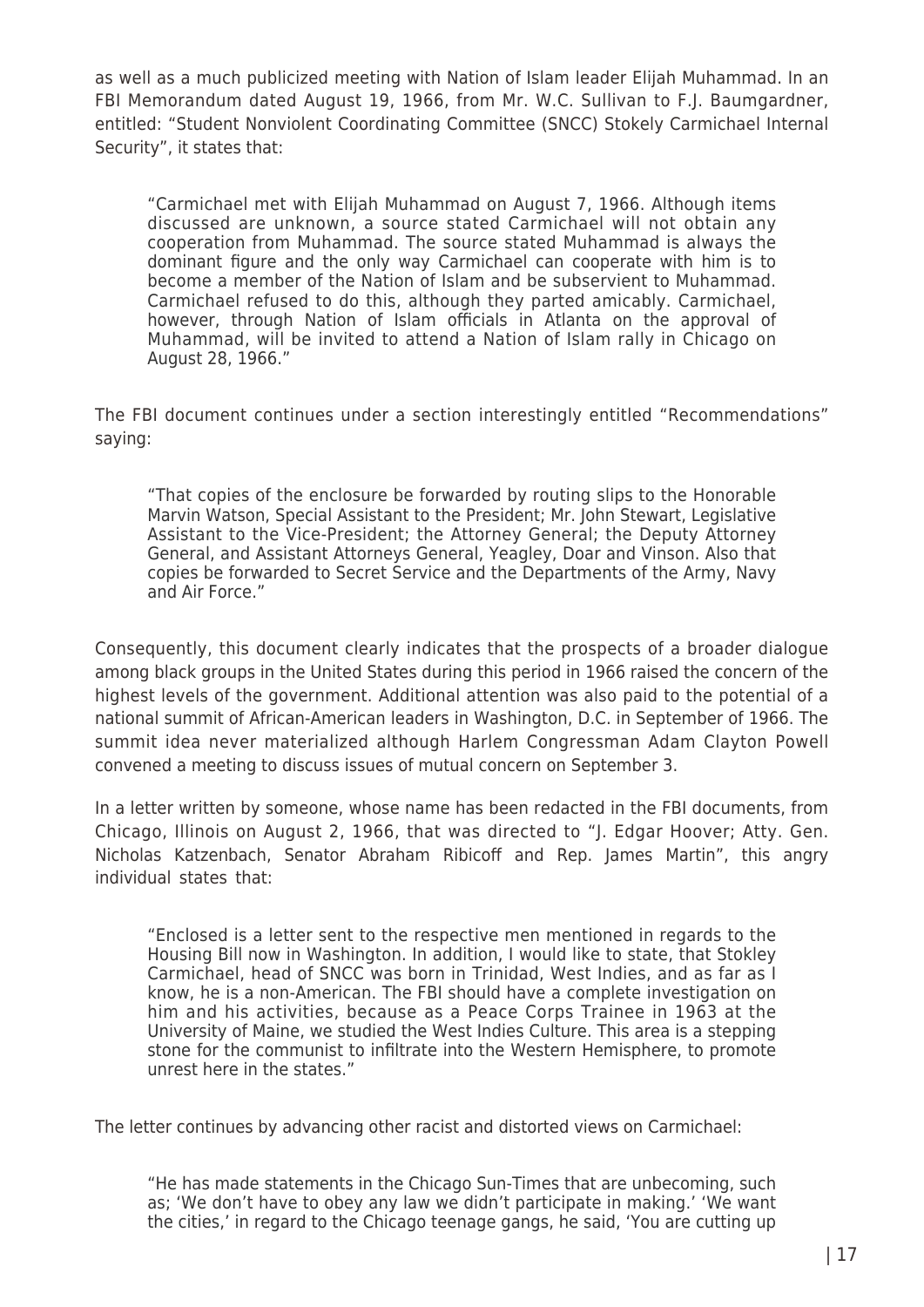the wrong people on weekends, you should cut up the white people.' These statements are towards an insurrection, and a complete revolution and civil war, which the communist would very well welcome. How in the world can the FBI allow a person who comes from another part of the world, a non-American, to be head of this organization, travel thru the states on lecture tours and make derogatory remarks to the populace, and stir their emotions to a point of an inevitable riot and possible civil war. It is beyond my comprehension that these people are allowed to conduct themselves as they are. "

In conclusion, the writer goes on to stress that: "Furthermore, Rep. Adam Clayton Powell and other leaders endorse Stokely Carmichael. I and many more law-abiding free Americans are very concerned, and something should be done to curb activities such as this. It is imperative that a complete investigation be conducted by the FBI or other persons in relation to Stokely Carmichael of the West Indies. The pendulum is swinging too far in the wrong direction. Your's truly [redacted} Chicago, Illinois, 60617."

## **Conclusion**

These assorted documents found in the FBI files of Stokely Carmichael from 1966 provide a glimpse of the degree to which the federal government under the Lyndon B. Johnson administration sought to curtail and liquidate the advancing civil rights and black power movements of the time period. Despite the passage by Congress under pressure of the Civil Rights Act of 1964, the Voting Rights Act of 1965, the ruling elites in the United States were only attempting to create the conditions to effectively silence the self-directed struggle of the African-American people and their allies. A fair housing bill put forward in 1966 failed in the aftermath of the rise of black power and a the summer campaign in Chicago which illustrated the hardening views by working class and middle class whites committed to preserving the ethnic purity of their neighborhoods.

Pressures mounted against SNCC throughout 1966 resulting from its positions on black power, the draft, self-defense, urban rebellion and the escalating war in Viet Nam. With the release of selected FBI documents of Stokely Carmichael since his death in 1998, the unclassified records of American intelligence and the White House have provided clearer insights into the role of not only the FBI's Counter-intelligence Program COINTELPRO, but the direct involvement of the Johnson administration and the United States Military in efforts aimed at the destruction of the civil rights and black power movements that were in strong evidence during 1966.

Editor's Note: The FBI documents utilized in this article can be found on the Bureau's web site: <https://vault.fbi.gov/Stokely%20Carmichael>. The files have been divided into five parts and are published without comment or interpretation. These documents by no means represent the totality of FBI and other government agencies' surveillance activities directed at Stokely Carmichael and the Student Nonviolent Coordinating (SNCC). However, the examination of these records illuminate the thinking of the Johnson administration, the Department of Justice, the Secret Service, local police agencies and municipal and county governments in regard their efforts designed to stifle and eliminate the civil rights and black power movements of the time period.

In response to reading this report Michal Ravnitzky, an attorney and investigator, wrote on the Pan-African News Wire website that: